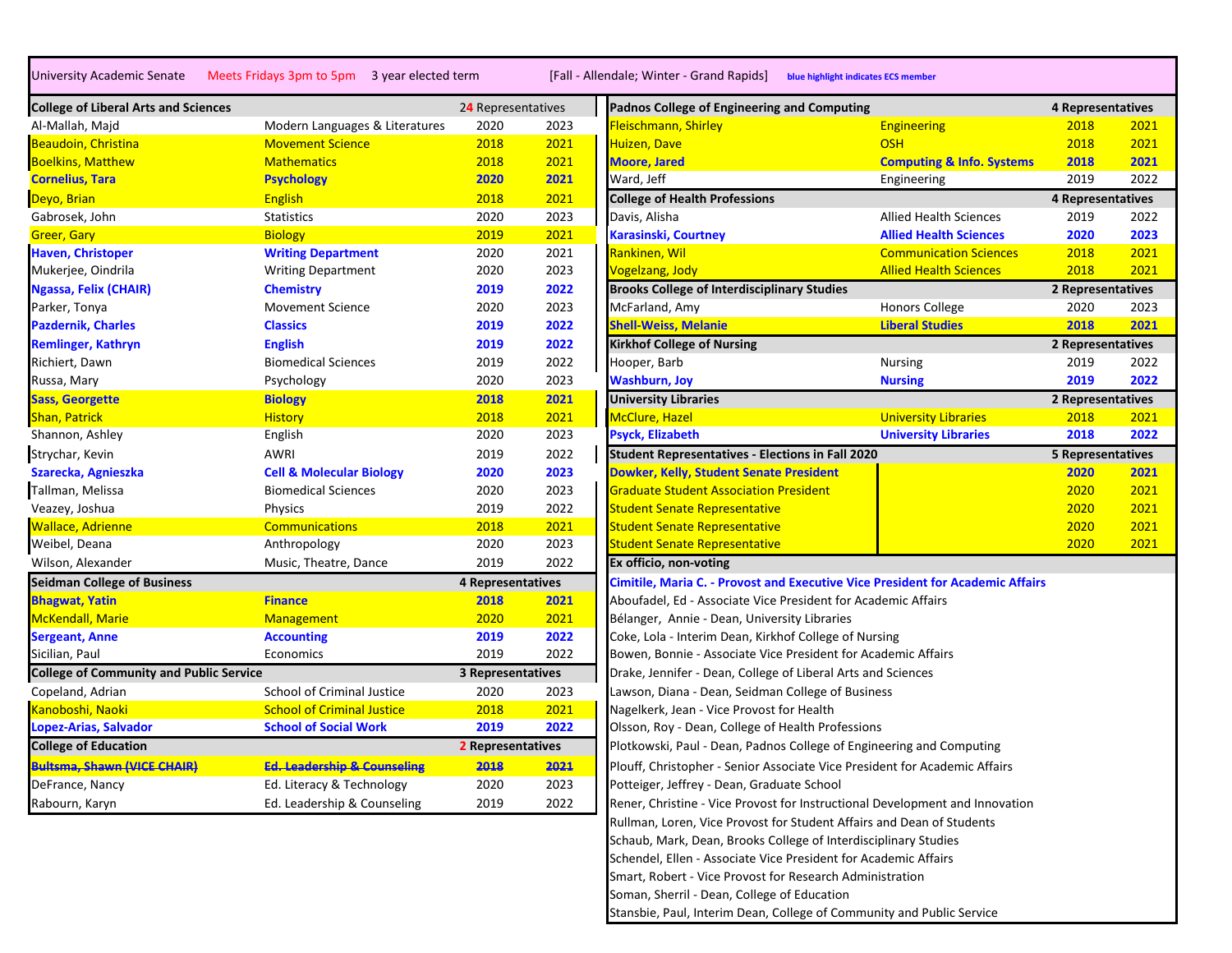|  | Academic Policies and Standa |  |
|--|------------------------------|--|
|  |                              |  |

ards Committee Meets 9am-11am one Thursday per month 2 year elected term; 4 from CLAS, 1 from all others, 1 at large elected by & from UAS

| <b>College of Liberal Arts and Sciences</b>    |                   | <b>Term Begins</b> | Term Ends | Padnos College of Engineering and Computing        |                                   | <b>Term Begins</b> | <b>Term Ends</b> |
|------------------------------------------------|-------------------|--------------------|-----------|----------------------------------------------------|-----------------------------------|--------------------|------------------|
| Carlton, Todd                                  | Chemistry         | 2020               | 2022      | Corneal, Lindsay                                   | School of Engineering             | 2020               | 2022             |
| Losey, Kay                                     | <b>Writing</b>    | 2019               | 2021      | <b>College of Health Professions</b>               |                                   | <b>Term Begins</b> | <b>Term Ends</b> |
| Shapiro Shapin, Carolyn                        | History           | 2020               | 2022      | Vu, Kristen (CHAIR)                                | <b>Medical Dosimetry</b>          | 2019               | 2021             |
| Wildey, Mikhila                                | <b>Psychology</b> | 2018               | 2021      | <b>Brooks College of Interdisciplinary Studies</b> |                                   | <b>Term Begins</b> | <b>Term Ends</b> |
| <b>Seidman College of Business</b>             |                   | <b>Term Begins</b> | Term Ends | Basiliere, Jae                                     | <b>Women &amp; Gender Studies</b> | 2019               | 2021             |
| Koste, Lori                                    | <b>Management</b> | 2019               | 2021      | <b>Kirkhof College of Nursing</b>                  |                                   | <b>Term Begins</b> | <b>Term Ends</b> |
| <b>College of Community and Public Service</b> |                   | <b>Term Begins</b> | Term Ends | Slager, Dianne                                     | <b>Nursing</b>                    | 2019               | 2021             |
| Higbea, Raymond                                | <b>SPNHA</b>      | 2019               | 2021      | <b>University Libraries</b>                        |                                   | <b>Term Begins</b> | <b>Term Ends</b> |
| <b>College of Education</b>                    |                   | <b>Term Begins</b> | Term Ends | Beasecker, Robert                                  | University Libraries              | 2020               | 2022             |
| Diarrassouba, Nagnon                           | <b>Education</b>  | 2018               | 2021      | At Large - Elected by and from UAS                 |                                   | <b>Term Begins</b> | <b>Term Ends</b> |

| <b>Term Ends</b> | Padnos College of Engineering and Computing        |                                   | <b>Term Begins</b> | <b>Term Ends</b> |
|------------------|----------------------------------------------------|-----------------------------------|--------------------|------------------|
| 2022             | Corneal, Lindsay                                   | School of Engineering             | 2020               | 2022             |
| 2021             | <b>College of Health Professions</b>               |                                   | <b>Term Begins</b> | <b>Term Ends</b> |
| 2022             | Vu, Kristen (CHAIR)                                | <b>Medical Dosimetry</b>          | 2019               | 2021             |
| 2021             | <b>Brooks College of Interdisciplinary Studies</b> |                                   | <b>Term Begins</b> | <b>Term Ends</b> |
| <b>Term Ends</b> | <b>Basiliere</b> , Jae                             | <b>Women &amp; Gender Studies</b> | 2019               | 2021             |
| 2021             | <b>Kirkhof College of Nursing</b>                  |                                   | <b>Term Begins</b> | <b>Term Ends</b> |
| <b>Term Ends</b> | <b>Slager, Dianne</b>                              | <b>Nursing</b>                    | 2019               | 2021             |
| 2021             | <b>University Libraries</b>                        |                                   | <b>Term Begins</b> | <b>Term Ends</b> |
| <b>Term Ends</b> | Beasecker, Robert                                  | University Libraries              | 2020               | 2022             |
| 2021             | At Large - Elected by and from UAS                 |                                   | <b>Term Begins</b> | <b>Term Ends</b> |
|                  | Vacant                                             |                                   | 2020               | 2022             |
|                  | <b>Student Representative</b>                      |                                   |                    |                  |
|                  | <b>Student Senate Representative</b>               |                                   | 2020               | 2021             |
|                  | <b>Student Senate Representative</b>               |                                   | 2020               | 2021             |
|                  | Ex officio, non-voting                             |                                   |                    |                  |
|                  | Benet, Suzeanne - Provost designee                 |                                   |                    |                  |
|                  |                                                    |                                   |                    |                  |

| Academic Technology Advisory Committee         | Meetings held twice a semester |                    | 3 year elected term |                                                    |                           |                    |                  |
|------------------------------------------------|--------------------------------|--------------------|---------------------|----------------------------------------------------|---------------------------|--------------------|------------------|
| <b>College of Liberal Arts and Sciences</b>    |                                | <b>Term Begins</b> | Term Ends           | Padnos College of Engineering and Computing        |                           | <b>Term Begins</b> | <b>Term Ends</b> |
| Dykes, Bradford                                | <b>Statistics</b>              | 2020               | 2023                | Lange, David                                       | Computing & Info. Systems | 2020               | 2023             |
| Gross, Jennifer                                | Psychology                     | 2020               | 2023                | <b>College of Health Professions</b>               |                           | <b>Term Begins</b> | <b>Term Ends</b> |
| Lima, Vinicius                                 | Art & Design                   | 2019               | 2022                | Keider, Charlie                                    | <b>Radiation Therapy</b>  | 2020               | 2023             |
| Pentacost, Thomas                              | Chemistry                      | 2019               | 2022                | <b>Brooks College of Interdisciplinary Studies</b> |                           | <b>Term Begins</b> | <b>Term Ends</b> |
| <b>Seidman College of Business</b>             |                                | <b>Term Begins</b> | Term Ends           | Cataldo, Jeremiah                                  | Honors                    | 2019               | 2022             |
| Kosalge, Parag Uma                             | Management                     | 2019               | 2022                | <b>Kirkhof College of Nursing</b>                  |                           | <b>Term Begins</b> | <b>Term Ends</b> |
| <b>College of Community and Public Service</b> |                                | <b>Term Begins</b> | Term Ends           | VanderKooi, Marie                                  | Nursing                   | 2019               | 2022             |
| Sciarini, Mike                                 | Hospitality Tourism Mgt.       | 2019               | 2022                | <b>University Libraries</b>                        |                           | <b>Term Begins</b> | <b>Term Ends</b> |
| <b>College of Education</b>                    |                                | <b>Term Begins</b> | Term Ends           | Roth, Patrick                                      | University Libraries      | 2019               | 2022             |
| Ohle, Kathryn                                  | Education                      | 2020               | 2023                | <b>Student Representative</b>                      |                           |                    |                  |

|                    | 3 year elected term |                                                    |                                                |                    |                  |
|--------------------|---------------------|----------------------------------------------------|------------------------------------------------|--------------------|------------------|
| <b>Term Begins</b> | <b>Term Ends</b>    | <b>Padnos College of Engineering and Computing</b> |                                                | <b>Term Begins</b> | <b>Term Ends</b> |
| 2020               | 2023                | Lange, David                                       | Computing & Info. Systems                      | 2020               | 2023             |
| 2020               | 2023                | <b>College of Health Professions</b>               |                                                | <b>Term Begins</b> | <b>Term Ends</b> |
| 2019               | 2022                | Keider, Charlie                                    | <b>Radiation Therapy</b>                       | 2020               | 2023             |
| 2019               | 2022                | <b>Brooks College of Interdisciplinary Studies</b> |                                                | <b>Term Begins</b> | <b>Term Ends</b> |
| <b>Term Begins</b> | <b>Term Ends</b>    | Cataldo, Jeremiah                                  | <b>Honors</b>                                  | 2019               | 2022             |
| 2019               | 2022                | <b>Kirkhof College of Nursing</b>                  |                                                | <b>Term Begins</b> | <b>Term Ends</b> |
| <b>Term Begins</b> | <b>Term Ends</b>    | VanderKooi, Marie                                  | <b>Nursing</b>                                 | 2019               | 2022             |
| 2019               | 2022                | <b>University Libraries</b>                        |                                                | <b>Term Begins</b> | <b>Term Ends</b> |
| <b>Term Begins</b> | <b>Term Ends</b>    | Roth, Patrick                                      | University Libraries                           | 2019               | 2022             |
| 2020               | 2023                | <b>Student Representative</b>                      |                                                |                    |                  |
|                    |                     | <b>Student Senate Representative</b>               |                                                | 2020               | 2021             |
|                    |                     | Ex officio, non-voting                             |                                                |                    |                  |
|                    |                     | Bowen, Bonnie (CHAIR)                              | Asst. V.P. for Academic Affairs                |                    |                  |
|                    |                     | Blue, Lynn                                         | Vice President for Enrollment Development      |                    |                  |
|                    |                     | Daniels, Jeffrey                                   | University Libraries Dean Designee             |                    |                  |
|                    |                     | Hodgeman, Matthew                                  | <b>Higher Performance Computing</b>            |                    |                  |
|                    |                     | Korzinek, Sue                                      | Director of Info. Technology                   |                    |                  |
|                    |                     | Wells, Pam                                         | Interim Associate Vice President and Registrar |                    |                  |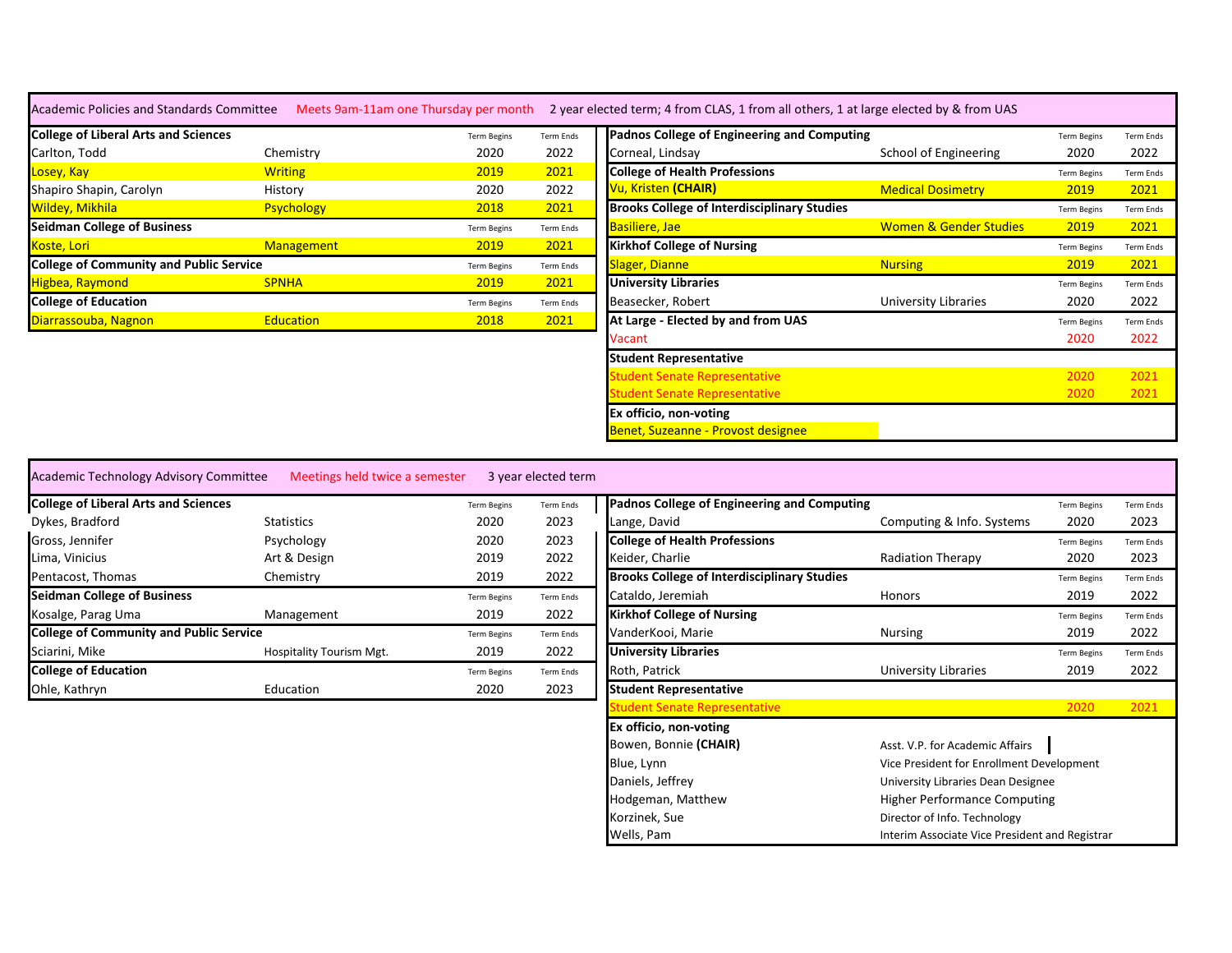| Affiliate Faculty Advisory Committee           | Meets 7a-9a monthly one Friday per month                                                   |                    | 3 year term            |                                                    |                                                     |                    |                  |
|------------------------------------------------|--------------------------------------------------------------------------------------------|--------------------|------------------------|----------------------------------------------------|-----------------------------------------------------|--------------------|------------------|
| <b>College of Liberal Arts and Sciences</b>    |                                                                                            | <b>Term Begins</b> | <b>Term Ends</b>       | Padnos College of Engineering and Computing        |                                                     | <b>Term Begins</b> | <b>Term Ends</b> |
| Angelosanto, Brandi (Affiliate)                | <b>Movement Science</b>                                                                    | 2020               | 2021                   | Hittepole, Philip (Affiliate)                      | <b>School of Engineering</b>                        | 2018               | 2021             |
| Aschenbach, Todd                               | <b>Biology</b>                                                                             | 2020               | 2023                   | Reffeor, Wendy (Regular)                           | School of Engineering                               | 2020               | 2023             |
| Cymbola, Jennifer                              | Biology                                                                                    | 2019               | 2022                   | <b>College of Health Professions</b>               |                                                     | <b>Term Begins</b> | <b>Term Ends</b> |
| Morris, Jill (Affiliate)                       | Chemistry                                                                                  | 2019               | 2022                   | Goerhing, Meri (Regular)                           | <b>Physical Therapy</b>                             | 2020               | 2023             |
| Shomsky, Katherine                             | Physics                                                                                    | 2020               | 2023                   | Dubois (Affiliate)                                 |                                                     |                    | 2022             |
| <b>Seidman College of Business</b>             |                                                                                            | <b>Term Begins</b> | Term Ends              | <b>Brooks College of Interdisciplinary Studies</b> |                                                     | <b>Term Begins</b> | <b>Term Ends</b> |
| Hoogstra, Eric (Affiliate)                     | Finance                                                                                    | 2020               | 2023                   | Maodush-Pitzer, Diane (Affiliate)                  | Liberal Studies                                     | 2018               | 2021             |
| Centers, David (Regular)                       | School of Accounting                                                                       | 2018               | 2022                   | Rutecki, Dawn (Regular)                            | I.R.I.S.                                            | 2020               | 2022             |
| <b>College of Community and Public Service</b> |                                                                                            | <b>Term Begins</b> | Term Ends              | <b>Kirkhof College of Nursing</b>                  |                                                     | <b>Term Begins</b> | <b>Term Ends</b> |
| Langlois, Jamie                                | School of Social Work                                                                      | 2020               | 2023                   | Coke, Lola (Regular)                               |                                                     | 2020               | 2023             |
| Lipford, John (Affiliate) (CHAIR)              | <b>Hospitality &amp; Tourism Managemen</b>                                                 | 2018               | 2022                   | Cooper, Kristi (Affiliate)                         | <b>Health Sciences</b>                              | 2018               | 2021             |
| <b>College of Education</b>                    |                                                                                            | <b>Term Begins</b> | Term Ends              | <b>University Libraries</b>                        |                                                     | <b>Term Begins</b> | <b>Term Ends</b> |
| <b>Busman, Doug (Regular)</b>                  | <b>Leadership &amp; Learning</b>                                                           | 2018               | 2021                   | No Affiliate Faculty on staff                      |                                                     |                    |                  |
| Mehall, C.J.                                   | Teaching & Learning                                                                        | 2020               | 2023                   |                                                    |                                                     |                    |                  |
|                                                |                                                                                            |                    | Ex officio, non-voting |                                                    |                                                     |                    |                  |
|                                                | If college does not have any affiliate faculty, there is NO Regular faculty representation |                    |                        |                                                    | Aboufadel, Ed - Associate V.P. for Academic Affairs |                    |                  |

| <b>Campus Life Committee</b>                   | Meets 10-11:30am 1st Monday in Oct., Dec., Feb & Apr |                    |           | Faculty elected 3-year staggered term; Students 1-year; Administrator (indefinite term); others as appointed |                         |                    |                  |
|------------------------------------------------|------------------------------------------------------|--------------------|-----------|--------------------------------------------------------------------------------------------------------------|-------------------------|--------------------|------------------|
| <b>College of Liberal Arts and Sciences</b>    |                                                      | <b>Term Begins</b> | Term Ends | Padnos College of Engineering and Computing                                                                  |                         | <b>Term Begins</b> | <b>Term Ends</b> |
| Cai, Meghan                                    | <b>Modern Lang &amp; Literatures</b>                 | 2018               | 2021      | Ali, Arjumand                                                                                                | Computing & Information | 2020               | 2023             |
| Wallace, Adrienne                              | Communications                                       | 2020               | 2023      | <b>College of Health Professions</b>                                                                         |                         | <b>Term Begins</b> | <b>Term Ends</b> |
| Yu, Paul                                       | Mathematics                                          | 2019               | 2022      | Wallace, Heathere                                                                                            | Public Health           | 2020               | 2023             |
| Seidman College of Business                    |                                                      | <b>Term Begins</b> | Term Ends | <b>Brooks College of Interdisciplinary Studies</b>                                                           |                         | <b>Term Begins</b> | <b>Term Ends</b> |
| Jones-Rikkers, Catherine                       | Management                                           | 2020               | 2023      | <b>Preston, Marilyn</b>                                                                                      | <b>Liberal Studies</b>  | 2018               | 2021             |
| <b>College of Community and Public Service</b> |                                                      | <b>Term Begins</b> | Term Ends | <b>Kirkhof College of Nursing</b>                                                                            |                         | <b>Term Begins</b> | <b>Term Ends</b> |
| <b>Buist, Carrie</b>                           | School of Criminal Justice                           | 2020               | 2023      | Damstra, Kelli                                                                                               | Nursing                 | 2019               | 2022             |
| <b>College of Education</b>                    |                                                      | <b>Term Begins</b> | Term Ends | <b>University Libraries</b>                                                                                  |                         | <b>Term Begins</b> | <b>Term Ends</b> |
| Meyer-Looze, Catherine                         | Educational Leadership                               | 2020               | 2023      | White, Anna                                                                                                  | University Libraries    | 2019               | 2022             |

| <b>Term Begins</b> | <b>Term Ends</b> | Padnos College of Engineering and Computing        |                         | <b>Term Begins</b> | <b>Term Ends</b> |
|--------------------|------------------|----------------------------------------------------|-------------------------|--------------------|------------------|
| 2018               | 2021             | Ali, Arjumand                                      | Computing & Information | 2020               | 2023             |
| 2020               | 2023             | <b>College of Health Professions</b>               |                         | <b>Term Begins</b> | <b>Term Ends</b> |
| 2019               | 2022             | Wallace, Heathere                                  | Public Health           | 2020               | 2023             |
| <b>Term Begins</b> | <b>Term Ends</b> | <b>Brooks College of Interdisciplinary Studies</b> |                         | <b>Term Begins</b> | <b>Term Ends</b> |
| 2020               | 2023             | <b>Preston, Marilyn</b>                            | <b>Liberal Studies</b>  | 2018               | 2021             |
| <b>Term Begins</b> | <b>Term Ends</b> | <b>Kirkhof College of Nursing</b>                  |                         | <b>Term Begins</b> | <b>Term Ends</b> |
| 2020               | 2023             | Damstra, Kelli                                     | <b>Nursing</b>          | 2019               | 2022             |
| <b>Term Begins</b> | <b>Term Ends</b> | <b>University Libraries</b>                        |                         | <b>Term Begins</b> | <b>Term Ends</b> |
| 2020               | 2023             | White, Anna                                        | University Libraries    | 2019               | 2022             |
|                    |                  | <b>Student Representatives</b>                     |                         |                    |                  |
|                    |                  | <b>Student Senate Representative</b>               |                         | 2020               | 2021             |
|                    |                  | Student Senate Representative                      |                         | 2020               | 2021             |
|                    |                  | <b>Student Senate Representative</b>               |                         | 2020               | 2021             |
|                    |                  | <b>Student Senate Representative</b>               |                         | 2020               | 2021             |
|                    |                  | Ex officio, non-voting                             |                         |                    |                  |
|                    |                  | Beachnau, Andy - AVP Student Affairs               |                         |                    |                  |
|                    |                  | Haight, Aaron - Associate Dean of Students         |                         |                    |                  |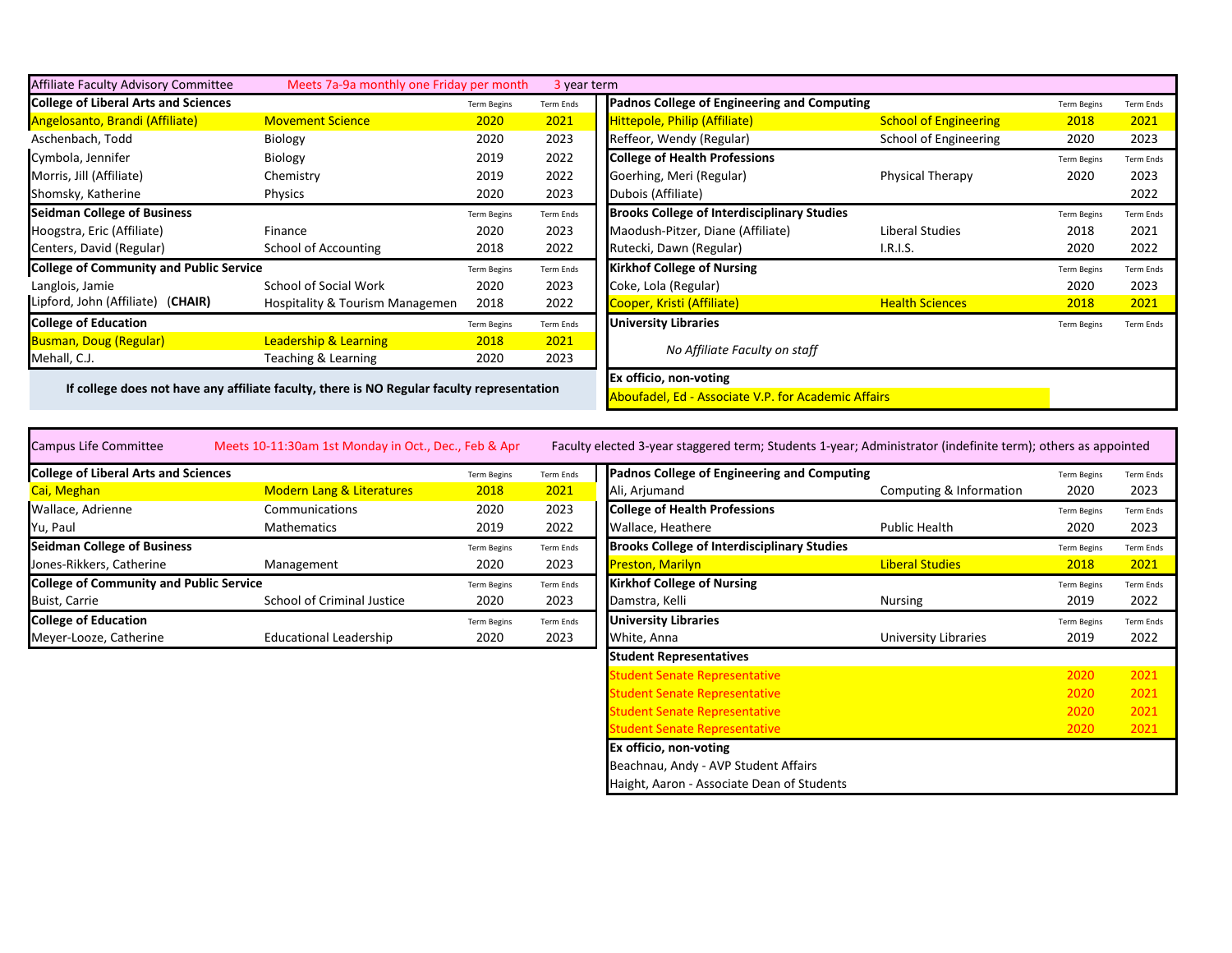| <b>Equity and Inclusion Committee</b>          | Meets 9-11am on two Tuesdays per month |                    |                  | Faculty elected 3-year staggered term; Students 1-year                                     |                        |                    |                  |
|------------------------------------------------|----------------------------------------|--------------------|------------------|--------------------------------------------------------------------------------------------|------------------------|--------------------|------------------|
| <b>College of Liberal Arts and Sciences</b>    |                                        | <b>Term Begins</b> | Term Ends        | Padnos College of Engineering and Computing                                                |                        | <b>Term Begins</b> | <b>Term Ends</b> |
| Arnold, Elizabeth                              | Anthropology                           | 2020               | 2023             | Kandalaft, Nabeeh                                                                          | School of Engineering  | 2017               | 2022             |
| Callahan, Caitlin                              | Geology                                | 2018               | 2022             | <b>College of Health Professions</b>                                                       |                        | <b>Term Begins</b> | <b>Term Ends</b> |
| Maouene, Josita (CO-CHAIR)                     | Psychology                             | 2018               | 2022             | Davis, Alisha                                                                              | Allied Health Sciences | 2020               | 2023             |
| <b>Shah, Anal</b>                              | <b>VMA</b>                             | 2017               | 2021             | <b>Brooks College of Interdisciplinary Studies</b>                                         |                        | <b>Term Begins</b> | <b>Term Ends</b> |
| <b>Seidman College of Business</b>             |                                        | <b>Term Begins</b> | <b>Term Ends</b> | Wendland, Joel                                                                             | <b>I.R.I.S.</b>        | 2020               | 2023             |
| <b>Willey, Tom</b>                             | <b>Finance</b>                         | 2017               | 2021             | <b>Kirkhof College of Nursing</b>                                                          |                        | <b>Term Begins</b> | <b>Term Ends</b> |
| <b>College of Community and Public Service</b> |                                        | <b>Term Begins</b> | Term Ends        | McKay, Anne                                                                                | Nursing                | 2020               | 2023             |
| Sheffer, Joshua                                | <b>School of Criminal Justice</b>      | 2017               | 2021             | <b>University Libraries</b>                                                                |                        | <b>Term Begins</b> | Term Ends        |
| <b>College of Education</b>                    |                                        | <b>Term Begins</b> | Term Ends        | Jeffryes, Jon (CO-CHAIR)                                                                   | University Libraries   | 2017               | 2022             |
| Perhamus, Lisa                                 | <b>Ed. Leadership &amp; Counseling</b> | 2017               | 2021             | <b>Student Representatives - appointed by Student Senate</b>                               |                        |                    |                  |
|                                                |                                        |                    |                  | <b>Student Senate Representative</b>                                                       |                        | 2020               | 2021             |
|                                                |                                        |                    |                  | Student Senate Representative (graduate)                                                   |                        | 2020               | 2021             |
|                                                |                                        |                    |                  | Ex officio, non-voting                                                                     |                        |                    |                  |
|                                                |                                        |                    |                  | Aboufadel, Ed - Associate VP for Academic and Student Affairs (Provost designee)           |                        |                    |                  |
|                                                |                                        |                    |                  | Bernal, Jesse - Vice President for Inclusion and Equity (Marlene Kowalski-Braun, designee) |                        |                    |                  |
|                                                |                                        |                    |                  | Rener, Christine - Director, Pew Faculty Teaching & Learning Center                        |                        |                    |                  |
|                                                |                                        |                    |                  | Rullman, Loren - Dean of Students (Takeelia Garrett, designee)                             |                        |                    |                  |
|                                                |                                        |                    |                  | Truss, Donta - Vice President for Enrollment Development (or designee)                     |                        |                    |                  |
|                                                |                                        |                    |                  | Walsh, Maureen - Associate Vice President for Human Resources                              |                        |                    |                  |

Faculty Facilities Planning Advisory Committee Meets 8am-10am one Friday per month Faculty 3-year elected term; 7 reps CLAS, 2 reps SCB, 1 rep all others

| <b>College of Liberal Arts and Sciences</b>    |                                       | <b>Term Begins</b> | Term Ends | Padnos College of Engineering and Computing        |                              | <b>Term Begins</b> | Term End |
|------------------------------------------------|---------------------------------------|--------------------|-----------|----------------------------------------------------|------------------------------|--------------------|----------|
| Herlands, Jason                                | <b>Modern Lang. &amp; Literatures</b> | 2018               | 2021      | Engelsma, Jonathan                                 | Computing & Information Syst | 2019               | 2022     |
| Kapitula, Laura                                | <b>Statistics</b>                     | 2019               | 2022      | <b>College of Health Professions</b>               |                              | <b>Term Begins</b> | Term End |
| Morison, Melissa                               | <b>Classics</b>                       | 2020               | 2023      |                                                    | <b>Communication Science</b> | 2018               | 2021     |
| Reynolds, Ross                                 | Physics                               | 2019               | 2022      | <b>Brooks College of Interdisciplinary Studies</b> |                              | <b>Term Begins</b> | Term End |
| Seidel, Hannah (CHAIR)                         | Music, Theatre & Dance                | 2019               | 2022      | Benson, Krista                                     | Liberal Studies              | 2019               | 2022     |
| Stroik, Laura                                  | <b>Biomedical Sciences</b>            | 2020               | 2023      | <b>Kirkhof College of Nursing</b>                  |                              | <b>Term Begins</b> | Term End |
| <b>Thorgaard, Scott</b>                        | Chemistry                             | 2018               | 2021      | Mlynarczyk, Sue / Ryan, Maureen                    | <b>Nursing-Faculty</b>       | 2018               | 2021     |
| <b>Seidman College of Business</b>             |                                       | <b>Term Begins</b> | Term Ends | <b>University Libraries</b>                        |                              | <b>Term Begins</b> | Term End |
| Hinsch, Chris                                  | Marketing                             | 2019               | 2022      | Beaubien, Sarah                                    | University Libraries         | 2019               | 2022     |
| Ogura, Laudo                                   | <b>Economics</b>                      | 2018               | 2021      | <b>Student Representative</b>                      |                              |                    |          |
| <b>College of Community and Public Service</b> |                                       | <b>Term Begins</b> | Term Ends | <b>Itudent Senate Representative</b>               |                              | 2020               | 2021     |
| Lee, Jina                                      | <b>School of Criminal Justice</b>     | 2018               | 2021      | <b>Student Senate Representative (graduate)</b>    |                              | 2020               | 2021     |
| <b>College of Education</b>                    |                                       | <b>Term Begins</b> | Term Ends | <b>Ex officio, non-voting</b>                      |                              |                    |          |
| <b>Margot, Kelly</b>                           | <b>Teaching &amp; Learning</b>        | 2018               | 2021      | Aboufadel, Ed - Assoc. Vice Pres Acad Affairs      |                              |                    |          |
|                                                |                                       |                    |           |                                                    |                              |                    |          |

| <b>College of Liberal Arts and Sciences</b>    |                                       | <b>Term Begins</b> | Term Ends | Padnos College of Engineering and Computing                                 |                              | <b>Term Begins</b> | Term Ends        |
|------------------------------------------------|---------------------------------------|--------------------|-----------|-----------------------------------------------------------------------------|------------------------------|--------------------|------------------|
| Herlands, Jason                                | <b>Modern Lang. &amp; Literatures</b> | 2018               | 2021      | Engelsma, Jonathan                                                          | Computing & Information Syst | 2019               | 2022             |
| Kapitula, Laura                                | <b>Statistics</b>                     | 2019               | 2022      | <b>College of Health Professions</b>                                        |                              | <b>Term Begins</b> | <b>Term Ends</b> |
| Morison, Melissa                               | Classics                              | 2020               | 2023      |                                                                             | <b>Communication Science</b> | 2018               | 2021             |
| Reynolds, Ross                                 | Physics                               | 2019               | 2022      | <b>Brooks College of Interdisciplinary Studies</b>                          |                              | <b>Term Begins</b> | <b>Term Ends</b> |
| Seidel, Hannah <b>(CHAIR)</b>                  | Music, Theatre & Dance                | 2019               | 2022      | Benson, Krista                                                              | Liberal Studies              | 2019               | 2022             |
| Stroik, Laura                                  | <b>Biomedical Sciences</b>            | 2020               | 2023      | <b>Kirkhof College of Nursing</b>                                           |                              | <b>Term Begins</b> | <b>Term Ends</b> |
| <b>Thorgaard, Scott</b>                        | <b>Chemistry</b>                      | 2018               | 2021      | Mlynarczyk, Sue / Ryan, Maureen                                             | <b>Nursing-Faculty</b>       | 2018               | 2021             |
| <b>Seidman College of Business</b>             |                                       | <b>Term Begins</b> | Term Ends | <b>University Libraries</b>                                                 |                              | <b>Term Begins</b> | <b>Term Ends</b> |
| Hinsch, Chris                                  | Marketing                             | 2019               | 2022      | Beaubien, Sarah                                                             | University Libraries         | 2019               | 2022             |
| Ogura, Laudo                                   | <b>Economics</b>                      | 2018               | 2021      | <b>Student Representative</b>                                               |                              |                    |                  |
| <b>College of Community and Public Service</b> |                                       | Term Begins        | Term Ends | Student Senate Representative                                               |                              | 2020               | 2021             |
| Lee, Jina                                      | <b>School of Criminal Justice</b>     | 2018               | 2021      | <b>Student Senate Representative (graduate)</b>                             |                              | 2020               | 2021             |
| <b>College of Education</b>                    |                                       | <b>Term Begins</b> | Term Ends | Ex officio, non-voting                                                      |                              |                    |                  |
| <b>Margot, Kelly</b>                           | <b>Teaching &amp; Learning</b>        | 2018               | 2021      | Aboufadel, Ed - Assoc. Vice Pres Acad Affairs                               |                              |                    |                  |
|                                                |                                       |                    |           | Ingle, Karen - Facilities Services Representative [Scott Whisler, designee] |                              |                    |                  |
|                                                |                                       |                    |           | Rener, Christine - FTLC Representative                                      |                              |                    |                  |
|                                                |                                       |                    |           | Klein, John - Information Technology Representative                         |                              |                    |                  |
|                                                |                                       |                    |           | << Registrar or Designee >>                                                 |                              |                    |                  |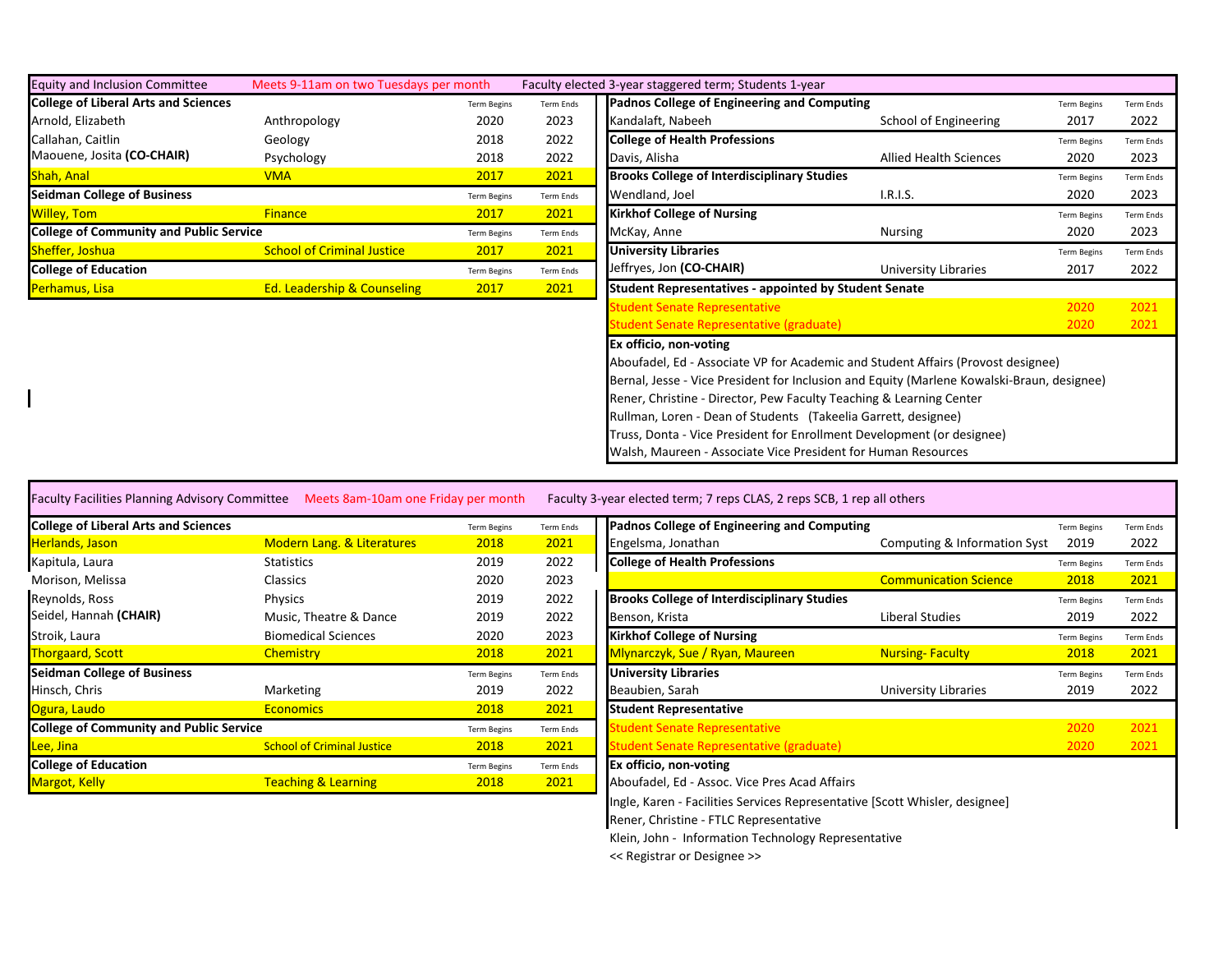Faculty Grievance Panel (Meetings held as needed) 3-year elected term. Six representatives from CLAS, SCB, and PCEC; two from other colleges and one from University Libraries

| <b>College of Liberal Arts and Sciences</b>    |                                        | <b>Term Begins</b> | <b>Term Ends</b> | <b>Padnos College of Engineering and Computing</b> |                                     | <b>Term Begins</b> | Term Ends        |
|------------------------------------------------|----------------------------------------|--------------------|------------------|----------------------------------------------------|-------------------------------------|--------------------|------------------|
| <b>Blumreich, Kathleen</b>                     | <b>English</b>                         | 2018               | 2021             | Alsabbagh, Jamal                                   | <b>Computer Information Systems</b> | 2019               | 2022             |
| Carlson, Paul                                  | Music, Theater, & Dance                | 2020               | 2023             | Joo, Sung-Hwan                                     | <b>Engineering</b>                  | 2018               | 2021             |
| Martin, Barry                                  | Music, Theater, & Dance                | 2020               | 2023             | Mohammadzadeh, Ali                                 | At-Large                            | 2019               | 2022             |
| Matthews, Patricia                             | Biology                                | 2019               | 2022             | Sozen, Mehmet                                      | Engineering                         | 2020               | 2023             |
| Pozzi, Gabriela (sub. W'21 S. Tripp)           | <b>Modern Lang. &amp; Literatures</b>  | 2018               | 2021             | Reynolds, John                                     | At-Large                            | 2019               | 2021             |
| White, Brian                                   | English                                | 2019               | 2022             | Wang, Xinli                                        | Computer Information System         | 2020               | 2023             |
| <b>Seidman College of Business</b>             |                                        | <b>Term Begins</b> | Term Ends        | <b>College of Health Professions</b>               |                                     | <b>Term Begins</b> | Term Ends        |
| Brink, Kyle                                    | Management                             | 2020               | 2023             | Niemchick, Karen                                   | Public Health                       | 2019               | 2022             |
| Gondhalekar, Vijay                             |                                        | 2019               | 2022             | Reinhold, Martina                                  | <b>Physician Assistant Studies</b>  | 2018               | 2021             |
| Kessler, Lara                                  | <b>School of Accounting</b>            | 2018               | 2021             | <b>Brooks College of Interdisciplinary Studies</b> |                                     | <b>Term Begins</b> | Term Ends        |
| <b>Kosalge, Parag</b>                          | <b>Management</b>                      |                    | <b>???</b>       | Adams, Ellen                                       | I.R.I.S.                            | 2020               | 2023             |
| Lane, Paul                                     | <b>Marketing</b>                       | 2018               | 2021             | Mangala, Jack                                      | Area Studies                        | 2019               | 2022             |
| Little, Joseph                                 | Marketing                              | 2019               | 2022             | <b>Kirkhof College of Nursing</b>                  |                                     | <b>Term Begins</b> | <b>Term Ends</b> |
| <b>College of Community and Public Service</b> |                                        | <b>Term Begins</b> | <b>Term Ends</b> | <i><b>Vacant</b></i>                               | <b>Nursing</b>                      | 2020               | 2023             |
| Buist, Carrie                                  | School of Criminal Justice             | 2020               | 2023             | Terry, Geri                                        | <b>Nursing</b>                      | 2018               | 2021             |
| Kierkus, Chris                                 | School of Criminal Justice             | 2019               | 2022             | <b>University Libraries</b>                        |                                     | <b>Term Begins</b> | Term Ends        |
| <b>College of Education</b>                    |                                        | <b>Term Begins</b> | <b>Term Ends</b> | Frigo, Emily                                       | University Libraries                | 2019               | 2022             |
| Gui, Gabriela                                  | <b>Ed. Leadership &amp; Counseling</b> | 2018               | 2021             |                                                    |                                     |                    |                  |
| Warsen, Greg                                   | Education                              | 2019               | 2022             |                                                    |                                     |                    |                  |

Faculty Personnel Policy Committee Meets 3pm to 5pm on alternate Wednesdays Faculty 3-year elected term; 4 reps CLAS, 1 rep all others. Must be tenured

| <b>College of Liberal Arts and Sciences</b>    |                                     | <b>Term Begins</b> | Term Ends | Padnos College of Engineering and Computing        |                                            | <b>Term Begins</b> | <b>Term Ends</b> |
|------------------------------------------------|-------------------------------------|--------------------|-----------|----------------------------------------------------|--------------------------------------------|--------------------|------------------|
| Montagna, Douglas                              | History                             | 2019               | 2022      | Nandigam, Jagadeesh                                | <b>Computing &amp; Information Systems</b> | 2018               | 2021             |
| Parker, Tonya                                  | <b>Movement Science</b>             | 2019               | 2022      | <b>College of Health Professions</b>               |                                            | <b>Term Begins</b> | <b>Term Ends</b> |
| Swets, Benjamin                                | Psychology                          | 2020               | 2023      | <b>Palmer-Jones, LeShell</b>                       | <b>Radiation Therapy</b>                   | 2018               | 2021             |
| Tsou, Pei-Lan                                  | <b>Cell &amp; Molecular Biology</b> | 2018               | 2021      | <b>Brooks College of Interdisciplinary Studies</b> |                                            | <b>Term Begins</b> | <b>Term Ends</b> |
| <b>Seidman College of Business</b>             |                                     | <b>Term Begins</b> | Term Ends | Ellenberger, Kurt                                  | Honors                                     | 2020               | 2023             |
| McKendall, Marie (CHAIR)                       | Management                          | 2019               | 2022      | <b>Kirkhof College of Nursing</b>                  |                                            | <b>Term Begins</b> | <b>Term Ends</b> |
| <b>College of Community and Public Service</b> |                                     | <b>Term Begins</b> | Term Ends | <b>Schoofs, Nancy</b>                              | <b>Nursing</b>                             | 2018               | 2021             |
| <b>Greg Cline</b>                              | <b>SPNHA</b>                        | 2018               | 2021      | <b>University Libraries</b>                        |                                            | <b>Term Begins</b> | Term Ends        |
| <b>College of Education</b>                    |                                     | <b>Term Begins</b> | Term Ends | Ranger, Kim                                        | <b>University Libraries</b>                | 2020               | 2023             |
| Sean Lancaster                                 | Education                           | 2020               | 2023      | <b>Ex officio, non-voting</b>                      |                                            |                    |                  |
|                                                |                                     |                    |           |                                                    |                                            |                    |                  |

| <b>Term Begins</b> | Term Ends        | Padnos College of Engineering and Computing        |                                            | <b>Term Begins</b> | <b>Term Ends</b> |
|--------------------|------------------|----------------------------------------------------|--------------------------------------------|--------------------|------------------|
| 2019               | 2022             | Nandigam, Jagadeesh                                | <b>Computing &amp; Information Systems</b> | 2018               | 2021             |
| 2019               | 2022             | <b>College of Health Professions</b>               |                                            | <b>Term Begins</b> | <b>Term Ends</b> |
| 2020               | 2023             | <b>Palmer-Jones, LeShell</b>                       | <b>Radiation Therapy</b>                   | 2018               | 2021             |
| 2018               | 2021             | <b>Brooks College of Interdisciplinary Studies</b> |                                            | <b>Term Begins</b> | <b>Term Ends</b> |
| <b>Term Begins</b> | Term Ends        | Ellenberger, Kurt                                  | <b>Honors</b>                              | 2020               | 2023             |
| 2019               | 2022             | <b>Kirkhof College of Nursing</b>                  |                                            | <b>Term Begins</b> | <b>Term Ends</b> |
| <b>Term Begins</b> | <b>Term Ends</b> | <b>Schoofs, Nancy</b>                              | <b>Nursing</b>                             | 2018               | 2021             |
| 2018               | 2021             | <b>University Libraries</b>                        |                                            | <b>Term Begins</b> | <b>Term Ends</b> |
| <b>Term Begins</b> | Term Ends        | Ranger, Kim                                        | University Libraries                       | 2020               | 2023             |
| 2020               | 2023             | Ex officio, non-voting                             |                                            |                    |                  |
|                    |                  | Aboufadel, Ed - Asst. V.P. Academic Affairs        |                                            |                    |                  |
|                    |                  | Sanders, Deb- Human Resources                      |                                            |                    |                  |
|                    |                  |                                                    |                                            |                    |                  |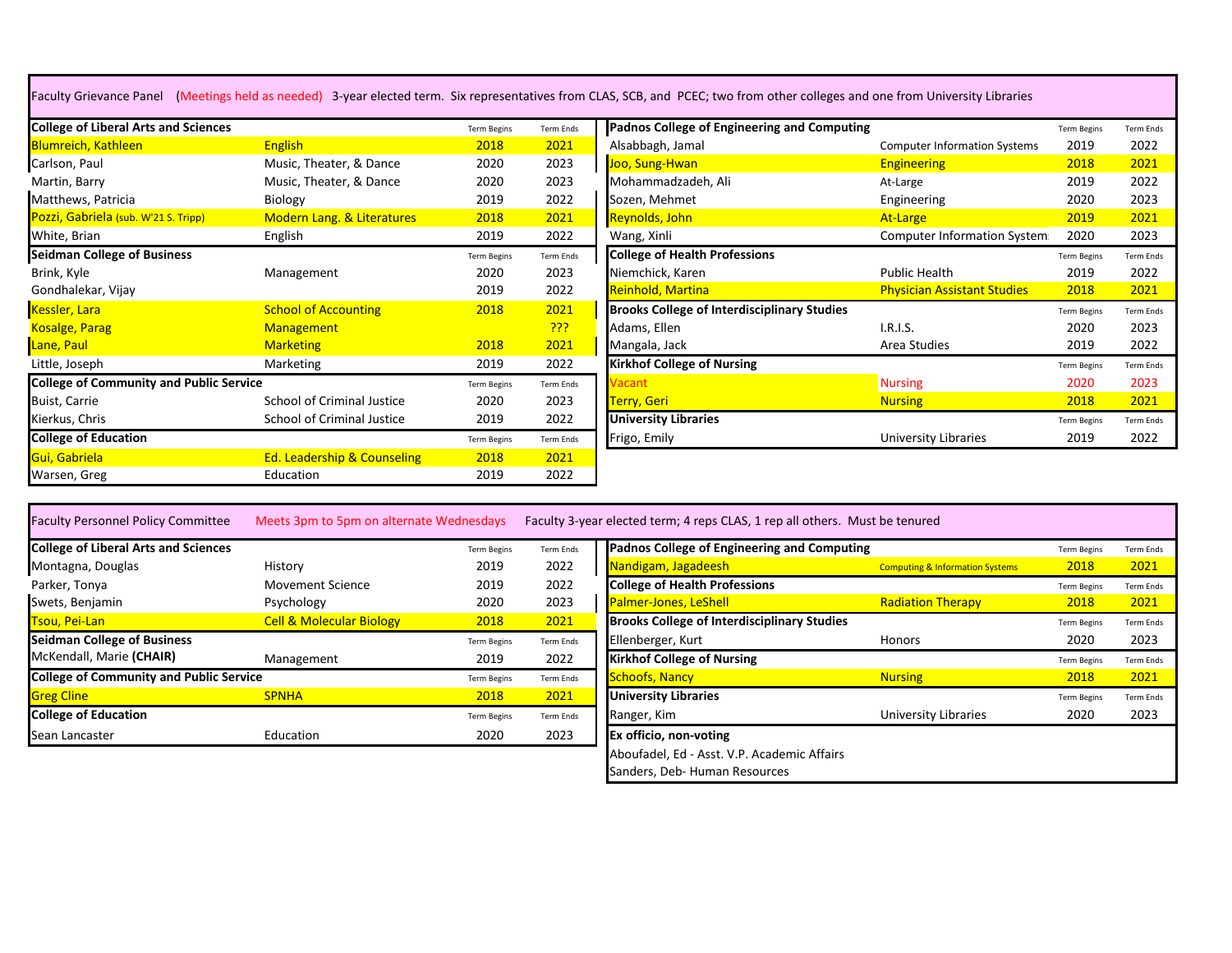| <b>Faculty Salary and Budget Committee</b>     | Meets Noon to 1:30pm Alternate Fridays |                    |                  | Faculty 3-year elected term; 7 reps CLAS, 2 reps SCB, 1 rep all others |                                            |                    |                  |
|------------------------------------------------|----------------------------------------|--------------------|------------------|------------------------------------------------------------------------|--------------------------------------------|--------------------|------------------|
| <b>College of Liberal Arts and Sciences</b>    |                                        | <b>Term Begins</b> | Term Ends        | Padnos College of Engineering and Computing                            |                                            | <b>Term Begins</b> | <b>Term Ends</b> |
| Anderson, Rachel                               | English                                | 2020               | 2023             | <u>Kurmas, Zach-</u>                                                   | <b>Computing &amp; Information Systems</b> | 2018               | 2021             |
| <b>Burns, Larry</b>                            | <b>Psychology</b>                      | 2018               | 2021             | <b>College of Health Professions</b>                                   |                                            | <b>Term Begins</b> | <b>Term Ends</b> |
| Hollister, Robert (CHAIR) (A. Campbell)        | <b>Biology</b>                         | 2018               | 2021             | Rose, Jon                                                              | <b>Physical Therapy</b>                    | 2018               | 2021             |
| Graham, Doug                                   | <b>BMS</b>                             | 2019               | 2022             | <b>Brooks College of Interdisciplinary Studies</b>                     |                                            | <b>Term Begins</b> | <b>Term Ends</b> |
| Murphy, Paul                                   | History                                | 2020               | 2023             | Goerisch, Denise                                                       | <b>Liberal Studies</b>                     | 2018               | 2021             |
| <b>Stephenson, Paul</b>                        | <b>Statistics</b>                      | 2018               | 2021             | <b>Kirkhof College of Nursing</b>                                      |                                            | <b>Term Begins</b> | <b>Term Ends</b> |
| Vallery, Richard                               | <b>Physics</b>                         | 2019               | 2022             | Houghton-Rahrig, Lori                                                  | <b>Nursing</b>                             | 2018               | 2021             |
| <b>Seidman College of Business</b>             |                                        | <b>Term Begins</b> | Term Ends        | <b>University Libraries</b>                                            |                                            | <b>Term Begins</b> | <b>Term Ends</b> |
| Dimkoff, Gregg                                 | Finance                                | 2017               | 2023             | Rosener, Ashley                                                        | University Libraries                       | 2020               | 2023             |
| <b>Yuhas, Michael</b>                          | <b>School of Accounting</b>            | 2018               | 2021             | <b>Student Senate Representative</b>                                   |                                            | <b>Term Begins</b> | <b>Term Ends</b> |
| <b>College of Community and Public Service</b> |                                        | <b>Term Begins</b> | <b>Term Ends</b> | tudent Senate Representative                                           |                                            | 2020               | 2021             |
| Smith, Steve                                   | School of Social Work                  | 2020               | 2023             | <b>Graduate Student Representative</b>                                 |                                            | 2020               | 2021             |
| <b>College of Education</b>                    |                                        | <b>Term Begins</b> | Term Ends        | Ex officio, non-voting                                                 |                                            |                    |                  |
| Stolle, Elizabeth                              | Education                              | 2020               | 2023             | Bowen, Bonnie - Administration designee                                |                                            |                    |                  |

Pew Faculty Teaching and Learning Center Advisory Committee Meets 1pm to 3pm one Monday per month Faculty 3-year elected term; 4 reps CLAS, 1 rep all others.

| <b>College of Liberal Arts and Sciences</b>    |                       | <b>Term Begins</b> | Term Ends | Padnos College of Engineering and Computing        |                               | <b>Term Begins</b> | <b>Term Ends</b> |
|------------------------------------------------|-----------------------|--------------------|-----------|----------------------------------------------------|-------------------------------|--------------------|------------------|
| Brown, Dan                                     | English               | 2019               | 2022      | DeVries, Byron                                     | Computing & Information Syst  | 2020               | 2023             |
| Chan, Jing                                     | Psychology            | 2020               | 2023      | <b>College of Health Professions</b>               |                               | <b>Term Begins</b> | <b>Term Ends</b> |
| Lantz, Andrew                                  | Chemistry             | 2020               | 2023      | Davis, Alisha                                      | <b>Allied Health Sciences</b> | 2018               | 2021             |
| Zwart, David                                   | <b>History</b>        | 2018               | 2021      | <b>Brooks College of Interdisciplinary Studies</b> |                               | <b>Term Begins</b> | <b>Term Ends</b> |
| <b>Seidman College of Business</b>             |                       | <b>Term Begins</b> | Term Ends | Riley Mukavetz, Andrea                             | Liberal Studies               | 2019               | 2022             |
| Gondhalekar, Vijay                             | <b>Finance</b>        | 2018               | 2021      | <b>Kirkhof College of Nursing</b>                  |                               | <b>Term Begins</b> | <b>Term Ends</b> |
| <b>College of Community and Public Service</b> |                       | <b>Term Begins</b> | Term Ends | Bambini, Deborah (CHAIR)                           | Nursing                       | 2019               | 2022             |
| Schuurman, Shelley                             | School of Social Work | 2019               | 2022      | <b>University Libraries</b>                        |                               | <b>Term Begins</b> | <b>Term Ends</b> |
| <b>College of Education</b>                    |                       | <b>Term Begins</b> | Term Ends | Daniels, Jeffrey                                   | University Libraries          | 2020               | 2023             |
| Kang, Leanne                                   | Education             | 2020               | 2023      | <b>Student Representative</b>                      |                               | <b>Term Begins</b> | <b>Term Ends</b> |

| Term Begins        | Term Ends | Padnos College of Engineering and Computing                                        |                               | <b>Term Begins</b> | <b>Term Ends</b> |
|--------------------|-----------|------------------------------------------------------------------------------------|-------------------------------|--------------------|------------------|
| 2019               | 2022      | DeVries, Byron                                                                     | Computing & Information Syst  | 2020               | 2023             |
| 2020               | 2023      | <b>College of Health Professions</b>                                               |                               | <b>Term Begins</b> | <b>Term Ends</b> |
| 2020               | 2023      | Davis, Alisha                                                                      | <b>Allied Health Sciences</b> | 2018               | 2021             |
| 2018               | 2021      | <b>Brooks College of Interdisciplinary Studies</b>                                 |                               | <b>Term Begins</b> | <b>Term Ends</b> |
| Term Begins        | Term Ends | Riley Mukavetz, Andrea                                                             | Liberal Studies               | 2019               | 2022             |
| 2018               | 2021      | <b>Kirkhof College of Nursing</b>                                                  |                               | <b>Term Begins</b> | <b>Term Ends</b> |
| <b>Term Begins</b> | Term Ends | Bambini, Deborah (CHAIR)                                                           | <b>Nursing</b>                | 2019               | 2022             |
| 2019               | 2022      | <b>University Libraries</b>                                                        |                               | <b>Term Begins</b> | <b>Term Ends</b> |
| Term Begins        | Term Ends | Daniels, Jeffrey                                                                   | University Libraries          | 2020               | 2023             |
| 2020               | 2023      | <b>Student Representative</b>                                                      |                               | <b>Term Begins</b> | <b>Term Ends</b> |
|                    |           | <b>Student Senate Representative</b>                                               |                               | 2020               | 2021             |
|                    |           | Graduate Student Representative                                                    |                               | 2020               | 2021             |
|                    |           | Ex officio, non-voting                                                             |                               |                    |                  |
|                    |           | Rener, Christine, Vice Provost for Instructional Development & Innovation Director |                               |                    |                  |
|                    |           | Stieler, Kathryn, Faculty Fellow                                                   |                               |                    |                  |
|                    |           | Stow Bolea, Patricia, Faculty Fellow                                               |                               |                    |                  |

Information Technology representative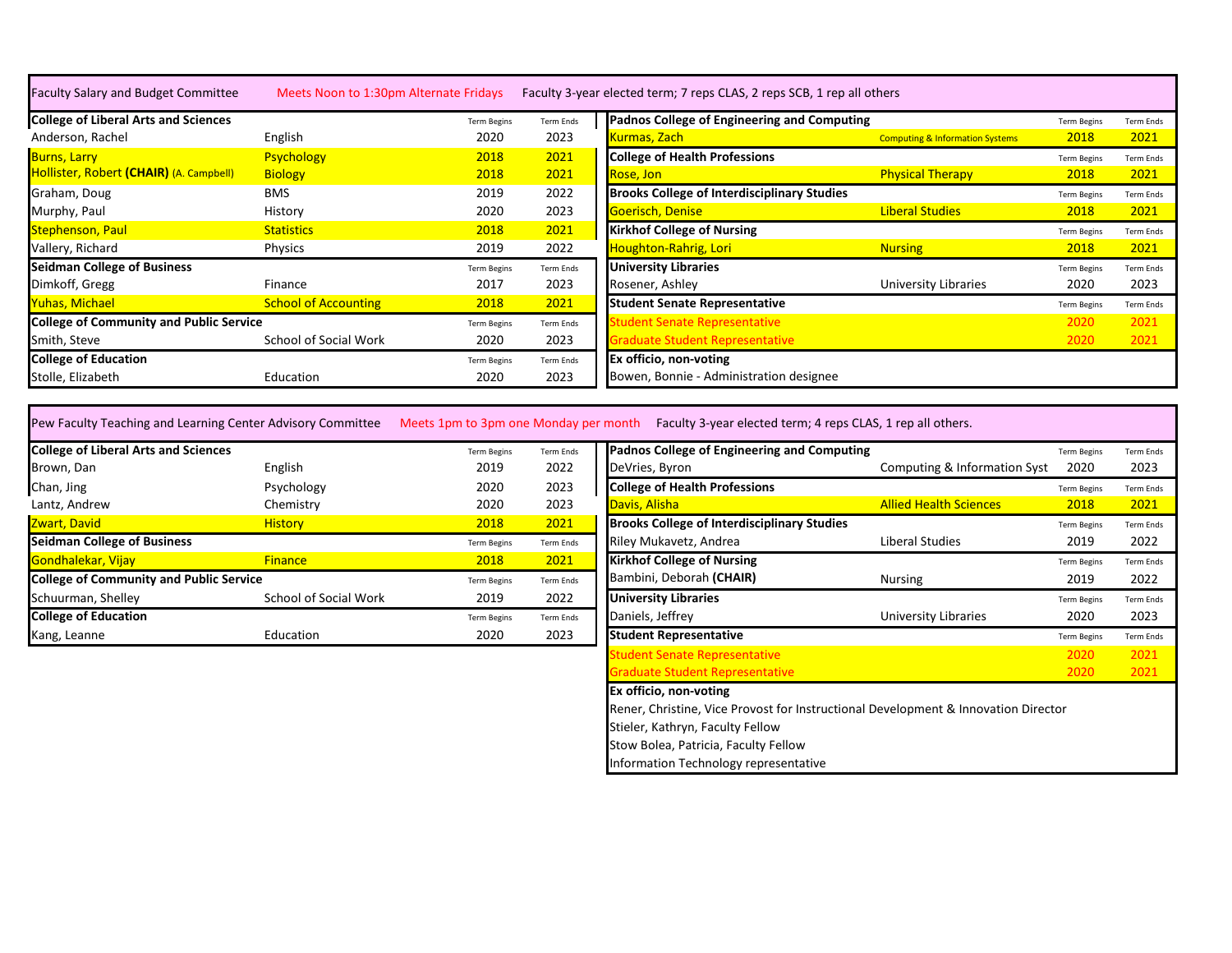| <b>General Education Committee</b>             | Meets Mondays 2:30-4:30pm |                    |                  | Faculty 3-year elected term; 9 reps CLAS, 1 rep all others |                               |                    |                  |
|------------------------------------------------|---------------------------|--------------------|------------------|------------------------------------------------------------|-------------------------------|--------------------|------------------|
| <b>College of Liberal Arts and Sciences</b>    |                           | <b>Term Begins</b> | <b>Term Ends</b> | Padnos College of Engineering and Computing                |                               | <b>Term Begins</b> | Term Ends        |
| Alrehh, Abdullah                               | Sociology                 | 2019               | 2022             | Fleischmann, Shirley                                       | <b>School of Engineering</b>  | 2018               | 2021             |
| Curtis, Phyllis                                | Statistics                | 2020               | 2023             | <b>College of Health Professions</b>                       |                               | <b>Term Begins</b> | <b>Term Ends</b> |
| Drake, Brian                                   | <b>Mathematics</b>        | 2019               | 2022             | Bailey, Erika                                              | <b>Allied Health Sciences</b> | 2019               | 2022             |
| <b>Gottleib, Gabriele (CHAIR)</b>              | <b>History</b>            | 2018               | 2021             | <b>Brooks College of Interdisciplinary Studies</b>         |                               | <b>Term Begins</b> | <b>Term Ends</b> |
| Lou, Leon                                      | Psychology                | 2020               | 2023             | Peterson, Rachel                                           | Liberal Studies               | 2019               | 2022             |
| Malaret, Dennis                                | Sociology                 | 2019               | 2022             | <b>Kirkhof College of Nursing</b>                          |                               | <b>Term Begins</b> | Term Ends        |
| Rozema, Robert                                 | English                   | 2020               | 2023             | Lohr, Kim                                                  | Nursing                       | 2018               | 2021             |
| <b>Stolley, Amy</b>                            | <b>Writing</b>            | 2018               | 2021             | <b>University Libraries</b>                                |                               | <b>Term Begins</b> | <b>Term Ends</b> |
| Thorpe, Patrick                                | <b>Biology</b>            | 2019               | 2022             | Hobscheid, Mayba                                           | University Libraries          | 2019               | 2022             |
| <b>Seidman College of Business</b>             |                           | <b>Term Begins</b> | Term Ends        | <b>Student Senate Representative</b>                       |                               | <b>Term Begins</b> | Term Ends        |
| Danko, Dori                                    | School of Accounting      | 2019               | 2022             | tudent Senate Representative                               |                               | 2020               | 2021             |
| <b>College of Community and Public Service</b> |                           | <b>Term Begins</b> | Term Ends        | Ex officio, non-voting                                     |                               |                    |                  |
| Nichols, Emily                                 | School of Social Work     | 2019               | 2022             | Griffin, Carol "Griff" - General Education Director        |                               |                    |                  |
| <b>College of Education</b>                    |                           | <b>Term Begins</b> | Term Ends        | Schendel, Ellen - Provost designee                         |                               |                    |                  |
| Pickett, Linda                                 | Education                 | 2020               | 2023             |                                                            |                               |                    |                  |

| 3 year term                                    |                    |                                                                                                        | 2 representatives from each college                |                                      |                                             |                  |
|------------------------------------------------|--------------------|--------------------------------------------------------------------------------------------------------|----------------------------------------------------|--------------------------------------|---------------------------------------------|------------------|
| <b>College of Liberal Arts and Sciences</b>    | <b>Term Begins</b> | Term Ends                                                                                              |                                                    |                                      | <b>Term Begins</b>                          | <b>Term Ends</b> |
| Psychology                                     | 2019               | 2022                                                                                                   | Choudhuri, Shabbir                                 | Engineering                          | 2020                                        | 2023             |
| <b>Biology</b>                                 | 2018               | 2021                                                                                                   | Cao, Xiang                                         | <b>Computing &amp; Info. Systems</b> | 2018                                        | 2021             |
|                                                | <b>Term Begins</b> | Term Ends                                                                                              | <b>College of Health Professions</b>               |                                      | <b>Term Begins</b>                          | <b>Term Ends</b> |
| Marketing                                      | 2020               | 2023                                                                                                   | Ozga, Karen                                        | <b>Physical Therapy</b>              | 2019                                        | 2022             |
|                                                | 2019               | 2022                                                                                                   | Karasinski, Courtney                               | <b>Communication Sciences</b>        | 2018                                        | 2021             |
| <b>College of Community and Public Service</b> | <b>Term Begins</b> | Term Ends                                                                                              | <b>Brooks College of Interdisciplinary Studies</b> |                                      | <b>Term Begins</b>                          | <b>Term Ends</b> |
| <b>SPHNA</b>                                   | 2018               | 2021                                                                                                   | Burns-Ardolino, Wendy                              | I.R.I.S.                             | 2020                                        | 2023             |
|                                                | 2019               | 2022                                                                                                   | Wendland, Joel                                     | I.R.I.S.                             | 2019                                        | 2022             |
|                                                | <b>Term Begins</b> | Term Ends                                                                                              | <b>Kirkhof College of Nursing</b>                  |                                      | <b>Term Begins</b>                          | <b>Term Ends</b> |
|                                                | 2020               | 2023                                                                                                   | <b>Bostrom, Andrea (CHAIR)</b>                     | <b>Nursing</b>                       | 2018                                        | 2021             |
|                                                | 2019               | 2021                                                                                                   | Conrad, Dianne                                     | Nursing                              | 2019                                        | 2022             |
|                                                |                    | School of Accounting<br>School of Social Work<br>Teaching & Learning<br><b>Teaching &amp; Learning</b> | Meetings held on Fridays 9am to 11am               |                                      | Padnos College of Engineering and Computing |                  |

|                    | <b>Fridays 9am to 11am</b> | 2 representatives from each college                         |                                      |                    |                  |  |  |  |  |  |
|--------------------|----------------------------|-------------------------------------------------------------|--------------------------------------|--------------------|------------------|--|--|--|--|--|
| <b>Term Begins</b> | Term Ends                  | Padnos College of Engineering and Computing                 |                                      | <b>Term Begins</b> | <b>Term Ends</b> |  |  |  |  |  |
| 2019               | 2022                       | Choudhuri, Shabbir                                          | Engineering                          | 2020               | 2023             |  |  |  |  |  |
| 2018               | 2021                       | Cao, Xiang                                                  | <b>Computing &amp; Info. Systems</b> | 2018               | 2021             |  |  |  |  |  |
| <b>Term Begins</b> | Term Ends                  | <b>College of Health Professions</b>                        |                                      | <b>Term Begins</b> | <b>Term Ends</b> |  |  |  |  |  |
| 2020               | 2023                       | Ozga, Karen                                                 | <b>Physical Therapy</b>              | 2019               | 2022             |  |  |  |  |  |
| 2019               | 2022                       | Karasinski, Courtney                                        | <b>Communication Sciences</b>        | 2018               | 2021             |  |  |  |  |  |
| Term Begins        | <b>Term Ends</b>           | <b>Brooks College of Interdisciplinary Studies</b>          |                                      | <b>Term Begins</b> | Term Ends        |  |  |  |  |  |
| 2018               | 2021                       | Burns-Ardolino, Wendy                                       | I.R.I.S.                             | 2020               | 2023             |  |  |  |  |  |
| 2019               | 2022                       | Wendland, Joel                                              | I.R.I.S.                             | 2019               | 2022             |  |  |  |  |  |
| <b>Term Begins</b> | <b>Term Ends</b>           | <b>Kirkhof College of Nursing</b>                           |                                      | <b>Term Begins</b> | Term Ends        |  |  |  |  |  |
| 2020               | 2023                       | <b>Bostrom, Andrea (CHAIR)</b>                              | <b>Nursing</b>                       | 2018               | 2021             |  |  |  |  |  |
| 2019               | 2021                       | Conrad, Dianne                                              | <b>Nursing</b>                       | 2019               | 2022             |  |  |  |  |  |
|                    |                            | <b>University Libraries</b>                                 |                                      | <b>Term Begins</b> | Term Ends        |  |  |  |  |  |
|                    |                            | Harvey, Barbara                                             | <b>University Libraries</b>          | 2019               | 2022             |  |  |  |  |  |
|                    |                            | Jeffrryes, Jon                                              | <b>University Libraries</b>          | 2019               | 2021             |  |  |  |  |  |
|                    |                            | <b>Graduate Student Representatives</b>                     |                                      |                    |                  |  |  |  |  |  |
|                    |                            | <b>Graduate Student Representative</b>                      |                                      | 2020               | 2021             |  |  |  |  |  |
|                    |                            | <b>Graduate Student Representative</b>                      |                                      | 2020               | 2021             |  |  |  |  |  |
|                    |                            | Ex officio, non-voting                                      |                                      |                    |                  |  |  |  |  |  |
|                    |                            | Potteiger, Jeffrey - Graduate Dean                          |                                      |                    |                  |  |  |  |  |  |
|                    |                            | Schendel, Ellen - Provost Designee                          |                                      |                    |                  |  |  |  |  |  |
|                    |                            | Wells, Pam - Interim Associate Vice President and Registrar |                                      |                    |                  |  |  |  |  |  |
|                    |                            | James-Heer, Tracey - Admissions designee                    |                                      |                    |                  |  |  |  |  |  |
|                    |                            | Jonaitis, Simone, Adult & Continuing Studies                |                                      |                    |                  |  |  |  |  |  |
|                    |                            | Lipnicki, Steve - Pew Student Services designee             |                                      |                    |                  |  |  |  |  |  |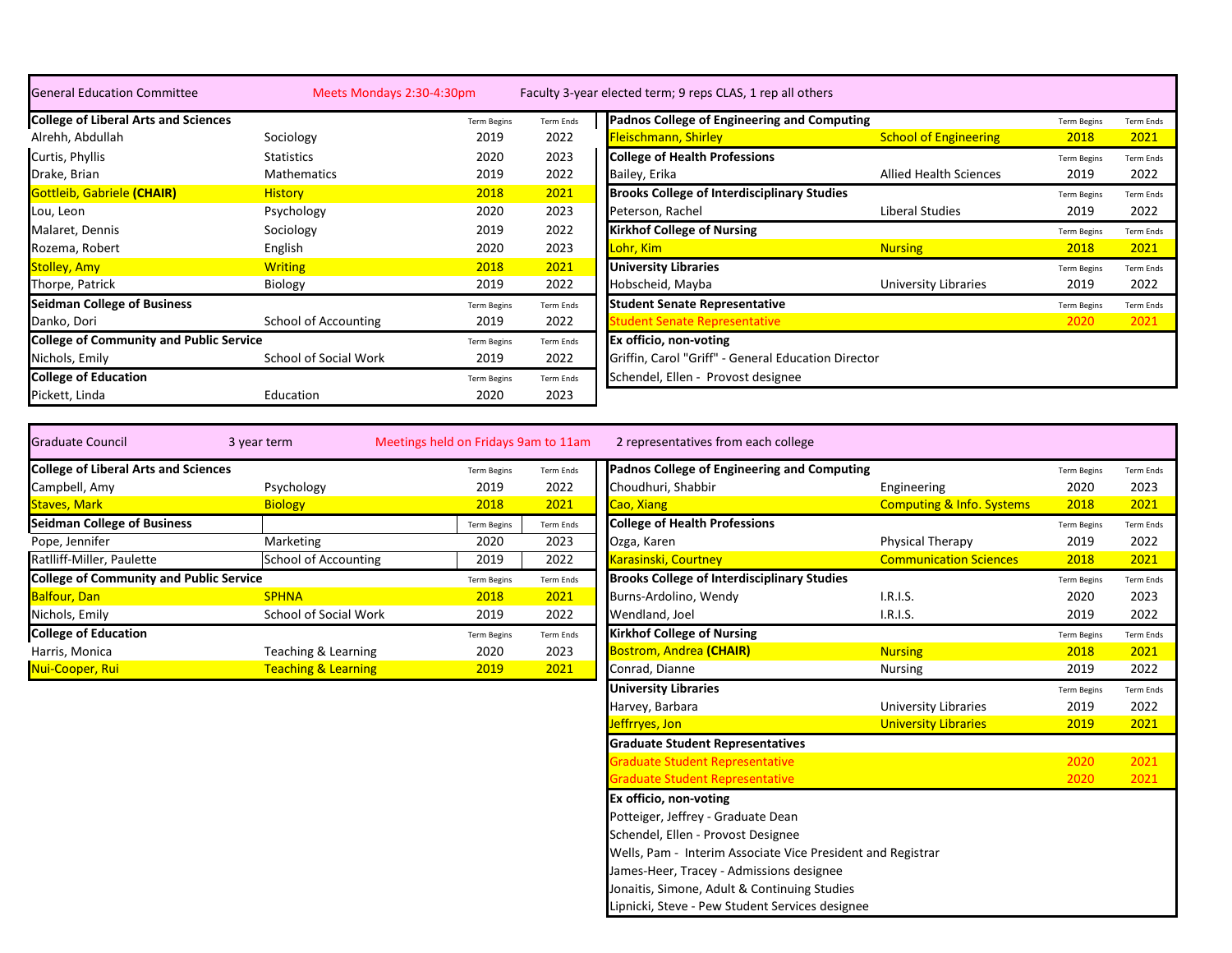| <b>International Education Committee</b>    | Meets three to four times a semester           |                    |                  | Faculty 3-year elected term; 4 reps CLAS, 1 rep all others.         |                             |                    |                  |
|---------------------------------------------|------------------------------------------------|--------------------|------------------|---------------------------------------------------------------------|-----------------------------|--------------------|------------------|
| <b>College of Liberal Arts and Sciences</b> |                                                | <b>Term Begins</b> | Term Ends        | Padnos College of Engineering and Computing                         |                             | <b>Term Begins</b> | Term Ends        |
| Ham, Charles                                | <b>Classics</b>                                | 2018               | 2021             | Bhuse, Vijay                                                        | Computing & Info Systems    | 2020               | 2023             |
| Marlais, Helen                              | <b>MTD</b>                                     | 2018               | 2021             | <b>College of Health Professions</b>                                |                             | <b>Term Begins</b> | Term Ends        |
| Shupe, Ellen                                | Psychology                                     | 2019               | 2022             | Lenkey, Laura                                                       | Speech Language Pathology   | 2020               | 2023             |
| Stillerman, Joel (sub. F'20/W'21 O. Patel)  | Sociology                                      | 2020               | 2023             | <b>Brooks College of Interdisciplinary Studies</b>                  |                             | <b>Term Begins</b> | Term Ends        |
| <b>Seidman College of Business</b>          |                                                | <b>Term Begins</b> | <b>Term Ends</b> | Ghosh, Abhiskek                                                     | Geology                     | 2020               | 2023             |
| de la Rosa, Denise                          | Accounting                                     | 2019               | 2022             | <b>Kirkhof College of Nursing</b>                                   |                             | <b>Term Begins</b> | <b>Term Ends</b> |
|                                             | <b>College of Community and Public Service</b> |                    | <b>Term Ends</b> | Mupepi, Sylvia                                                      | Nursing                     | 2020               | 2023             |
| Tuma, Lorie                                 | <b>Hospitality and Tourism Manageme</b>        | 2018               | 2021             | <b>University Libraries</b>                                         |                             | <b>Term Begins</b> | <b>Term Ends</b> |
| <b>College of Education</b>                 |                                                | <b>Term Begins</b> | <b>Term Ends</b> | Schaub, Gayle                                                       | <b>University Libraries</b> | 2019               | 2021             |
| Williams, Olivia                            | Education                                      | 2019               | 2022             | <b>Student Representatives</b>                                      |                             |                    |                  |
|                                             |                                                |                    |                  | Student Senate Representative                                       |                             | 2020               | 2021             |
|                                             |                                                |                    |                  | nternational Student Association Student                            |                             | 2020               | 2021             |
|                                             |                                                |                    |                  | At-Large / Other                                                    |                             |                    |                  |
|                                             |                                                |                    |                  | Area Studies Program Faculty (selected by the programs)             |                             |                    |                  |
|                                             |                                                |                    |                  | Modern Languages & Literatures Faculty (selected by the department) |                             |                    |                  |
|                                             |                                                |                    |                  | Borst, Joan - Study Abroad Program Director (selected by Provost)   |                             |                    |                  |
|                                             |                                                |                    |                  | Ex officio, non-voting                                              |                             |                    |                  |
|                                             |                                                |                    |                  | Vrooman, Michael                                                    |                             |                    |                  |

| Lift Management Committee                      | Meets every two weeks as needed |                    |                  | 6 faculty are appointed by UAS for 3-year staggererd terms |                    |                  |  |  |  |
|------------------------------------------------|---------------------------------|--------------------|------------------|------------------------------------------------------------|--------------------|------------------|--|--|--|
| <b>College of Liberal Arts and Sciences</b>    |                                 | <b>Term Begins</b> | <b>Term Ends</b> | Padnos College of Engineering and Computing                | Term Begins        | Term Ends        |  |  |  |
| Kirby, Chris                                   |                                 | 2020               | 2023             |                                                            |                    |                  |  |  |  |
| Otieno, Sango                                  |                                 | 2017               | 2021             | <b>College of Health Professions</b>                       | <b>Term Begins</b> | Term Ends        |  |  |  |
| Rothstein, Jeff                                |                                 | 2020               | 2022             |                                                            |                    |                  |  |  |  |
| <b>Woller-Skar, Meg (Co-Chair)</b>             |                                 | 2017               | 2021             | <b>Brooks College of Interdisciplinary Studies</b>         | <b>Term Begins</b> | <b>Term Ends</b> |  |  |  |
| <b>Seidman College of Business</b>             |                                 | <b>Term Begins</b> | <b>Term Ends</b> | McKee, Kimberly                                            | 2020               | 2023             |  |  |  |
| Sicilian, Paul <b>(Co-Chair)</b>               |                                 | 2017               | 2022             | <b>Kirkhof College of Nursing</b>                          | <b>Term Begins</b> | Term Ends        |  |  |  |
| <b>College of Community and Public Service</b> |                                 | <b>Term Begins</b> | Term Ends        |                                                            |                    |                  |  |  |  |
|                                                |                                 |                    |                  | <b>University Libraries</b>                                | <b>Term Begins</b> | Term Ends        |  |  |  |
| <b>College of Education</b>                    |                                 | <b>Term Begins</b> | Term Ends        |                                                            |                    |                  |  |  |  |
|                                                |                                 |                    |                  | <b>Student Representative</b>                              | <b>Term Begins</b> | <b>Term Ends</b> |  |  |  |
|                                                |                                 |                    |                  | udent Senate Representative                                | 2020               | 2021             |  |  |  |
|                                                |                                 |                    |                  |                                                            |                    |                  |  |  |  |

Batty, Philip<br>Batty, Philip<br>Bambini, Deborah

**Ex officio, non-voting Term Begins Term Ends**

**AVP, Institutional Analysis**<br>Chair, FTLCAC

Aboufadel, Ed Ave a Library of AVP, Provost's Office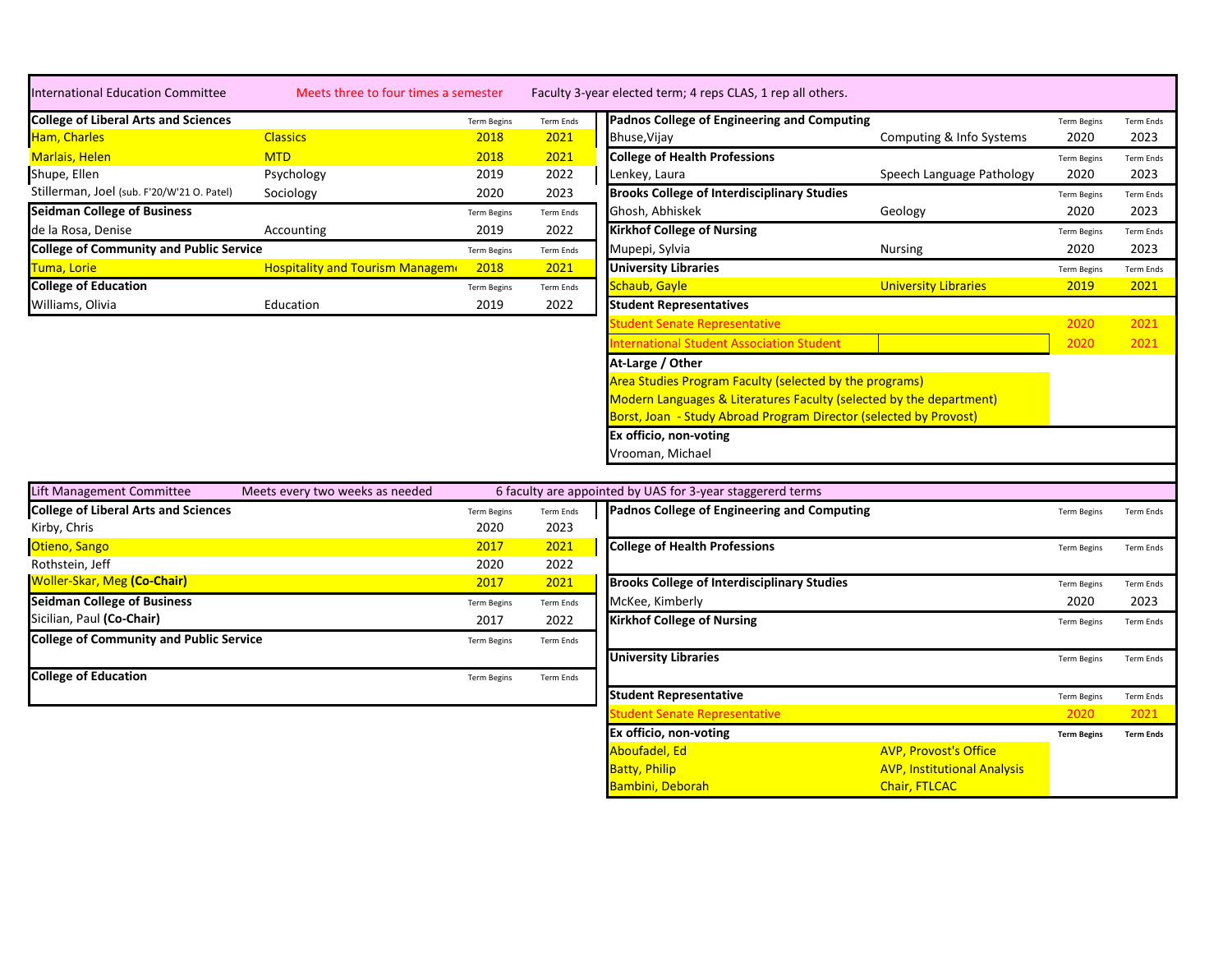| <b>Outstanding Service Award Committee</b>     |            | No formal meetings; business conducted electronically in Fall semester |                  |                                                        |                          |                    |                  |
|------------------------------------------------|------------|------------------------------------------------------------------------|------------------|--------------------------------------------------------|--------------------------|--------------------|------------------|
| <b>College of Liberal Arts and Sciences</b>    |            | <b>Term Begins</b>                                                     | Term Ends        | Padnos College of Engineering and Computing            |                          | <b>Term Begins</b> | <b>Term Ends</b> |
| Fox, Regis (sub. F'20/W'21 M. Imran)           | English    | 2019                                                                   | 2022             | Nandigam, Jagadeesh                                    | Computing & Info Systems | 2019               | 2022             |
| Seidman College of Business                    |            | <b>Term Begins</b>                                                     | <b>Term Ends</b> | <b>College of Health Professions</b>                   |                          | <b>Term Begins</b> | <b>Term Ends</b> |
| Kessler, Lara                                  | Accounting | 2019                                                                   | 2022             | Stickler, Laurie                                       | Physcial Therapy         | 2019               | 2022             |
| <b>College of Community and Public Service</b> |            | <b>Term Begins</b>                                                     | Term Ends        | <b>Brooks College of Interdisciplinary Studies</b>     |                          | <b>Term Begins</b> | <b>Term Ends</b> |
| Bishop, Joshua                                 |            | 2020                                                                   | 2023             | Adams, Ellen                                           | Honors                   | 2019               | 2022             |
| <b>College of Education</b>                    |            | <b>Term Begins</b>                                                     | <b>Term Ends</b> | <b>Kirkhof College of Nursing</b>                      |                          | <b>Term Begins</b> | <b>Term Ends</b> |
| Gu, Wei                                        | Education  | 2019                                                                   | 2022             | <b>Hughes-Carter, Della</b>                            | <b>Nursing</b>           | 2018               | 2021             |
|                                                |            |                                                                        |                  | <b>University Libraries</b>                            |                          | <b>Term Begins</b> | <b>Term Ends</b> |
|                                                |            |                                                                        |                  | Rupinski, Leigh                                        | University Libraries     | 2020               | 2023             |
|                                                |            |                                                                        |                  | Student Representatives selected by Student Senate (2) |                          |                    |                  |
|                                                |            |                                                                        |                  | Student Senate Representative                          |                          | 2020               | 2021             |
|                                                |            |                                                                        |                  | Student Senate Representative                          |                          | 2020               | 2021             |
|                                                |            |                                                                        |                  | <b>Ex officio, non-voting</b>                          |                          |                    |                  |
|                                                |            |                                                                        |                  | Albrecht, Mary - Provost designee                      |                          |                    |                  |
|                                                |            |                                                                        |                  |                                                        |                          |                    |                  |

| <b>Research and Development Committee</b>      |                              |                    |                  | 3 year term (7 reps CLAS; 2 reps SCB; 1 rep from each remaining college and University Libraries) |                                      |                    |                  |
|------------------------------------------------|------------------------------|--------------------|------------------|---------------------------------------------------------------------------------------------------|--------------------------------------|--------------------|------------------|
| <b>College of Liberal Arts and Sciences</b>    |                              | <b>Term Begins</b> | Term Ends        | Padnos College of Engineering and Computing                                                       |                                      | <b>Term Begins</b> | <b>Term Ends</b> |
| Deaner, Robert                                 | Psychology                   | 2019               | 2022             | Dulimarta, Hans                                                                                   | <b>Computing &amp; Info. Systems</b> | 2018               | 2021             |
| Holder, Benjamin                               | Physics                      | 2020               | 2023             | <b>College of Health Professions</b>                                                              |                                      | <b>Term Begins</b> | Term Ends        |
| Horrocks, Caitlin                              | Writing                      | 2019               | 2022             | Shoemaker, Michael                                                                                | <b>Physcial Therapy Department</b>   | 2020               | 2023             |
| Lingwood, Chad                                 | <b>History</b>               | 2018               | 2021             | <b>Brooks College of Interdisciplinary Studies</b>                                                |                                      | <b>Term Begins</b> | Term Ends        |
| Lord, Richard                                  | Chemistry                    | 2019               | 2022             | King, Sarah                                                                                       | Liberal Studies                      | 2019               | 2022             |
| Partridge, Charlyn                             | AWRI                         | 2020               | 2023             | <b>Kirkhof College of Nursing</b>                                                                 |                                      | <b>Term Begins</b> | Term Ends        |
| <b>Sherman, Ross</b>                           | <b>Movement Science</b>      | 2020               | 2021             | Spoelstra, Sandy                                                                                  | <b>Nursing</b>                       | 2020               | 2023             |
| <b>Seidman College of Business</b>             |                              | <b>Term Begins</b> | Term Ends        | <b>University Libraries</b>                                                                       |                                      | <b>Term Begins</b> | Term Ends        |
| Chang, George                                  | Finance                      | 2019               | 2022             | Ruen, Matt                                                                                        | University Libraries                 | 2020               | 2023             |
| Sopariwala, Parvez                             | School of Accounting         | 2020               | 2023             | Ex officio, non-voting                                                                            |                                      |                    |                  |
| <b>College of Community and Public Service</b> |                              | <b>Term Begins</b> | Term Ends        | <b>Smart, Robert - Executive Director, CSCE</b>                                                   |                                      |                    |                  |
| Cwick, Jacklyn                                 | School of Criminal Justice   | 2019               | 2022             | <b>Provost or Provost Designee</b>                                                                |                                      |                    |                  |
| <b>College of Education</b>                    |                              | <b>Term Begins</b> | <b>Term Ends</b> |                                                                                                   |                                      |                    |                  |
| Bailey-Fakhoury, Chasity                       | <b>Education Foundations</b> | 2017               | 2020             |                                                                                                   |                                      |                    |                  |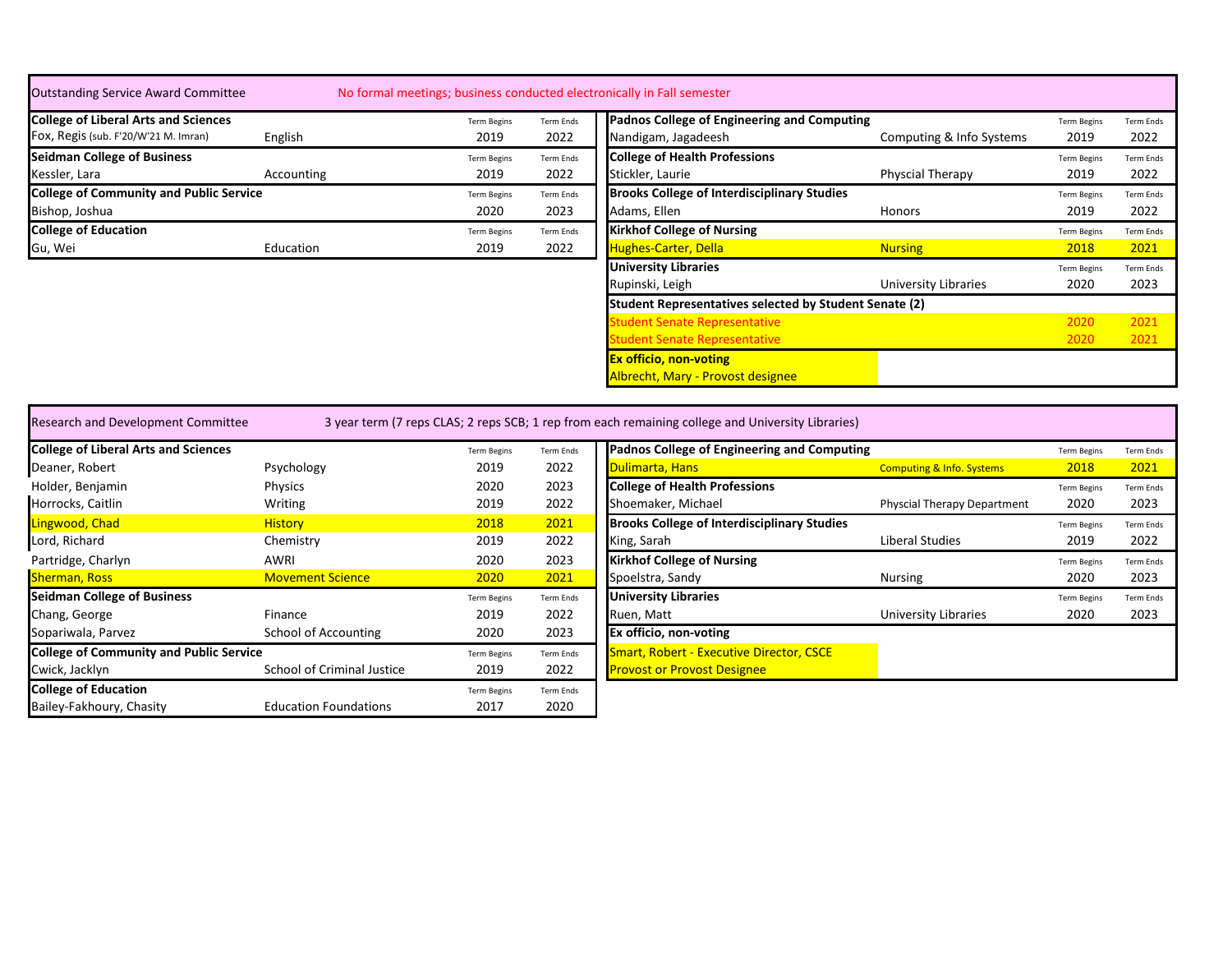| Undergraduate Research Council                 | Meets monthly during Fall semester; potentially weekly in Winter semester |                    |                  | 3 year term                                                          |                                         |                    |                  |
|------------------------------------------------|---------------------------------------------------------------------------|--------------------|------------------|----------------------------------------------------------------------|-----------------------------------------|--------------------|------------------|
| <b>College of Liberal Arts and Sciences</b>    |                                                                           | <b>Term Begins</b> | <b>Term Ends</b> | Padnos College of Engineering and Computing                          |                                         | <b>Term Begins</b> | Term Ends        |
| <mark>Cai, Meaghan</mark>                      | Modern Lang. & Literatures                                                | 2018               | 2021             | Carrier, Erin                                                        | Computing & Info. Systems               | 2020               | 2023             |
| Friedlmeier, Mihaela                           | Psychology                                                                | 2020               | 2023             | <b>College of Health Professions</b>                                 |                                         | <b>Term Begins</b> | Term Ends        |
| Hawk, Laura                                    | Chemistry                                                                 | 2020               | 2023             | Geenen, David                                                        | <b>Physician Assistant Studies</b>      | 2018               | 2021             |
| Hendges, Kristin                               | Anthropology                                                              | 2019               | 2022             | <b>Brooks College of Interdisciplinary Studies</b>                   |                                         | <b>Term Begins</b> | Term Ends        |
| <b>Seidman College of Business</b>             |                                                                           | <b>Term Begins</b> | <b>Term Ends</b> | Mayers, Leifa                                                        |                                         | 2020               | 2023             |
| Muller, Leslie                                 | <b>Economics</b>                                                          | 2018               | 2021             | <b>Kirkhof College of Nursing</b>                                    |                                         | <b>Term Begins</b> | Term Ends        |
| <b>College of Community and Public Service</b> |                                                                           | <b>Term Begins</b> | <b>Term Ends</b> | VandenBosch, Melodee                                                 | <b>Health Sciences</b>                  | 2019               | 2022             |
| Vacant                                         |                                                                           | 2020               | 2023             | <b>University Libraries</b>                                          |                                         | <b>Term Begins</b> | <b>Term Ends</b> |
| <b>College of Education</b>                    |                                                                           | <b>Term Begins</b> | <b>Term Ends</b> | Schaub, Gayle                                                        | <b>University Libraries</b>             | 2018               | 2021             |
| Choi, Beomkyu (B.K.)                           | Education                                                                 | 2020               | 2023             | <b>Student Senate Representative</b>                                 |                                         | <b>Term Begins</b> | Term Ends        |
|                                                |                                                                           |                    |                  | <b>Student Senate Representative</b>                                 |                                         | 2020               | 2021             |
|                                                |                                                                           |                    |                  | Ex officio, non-voting                                               |                                         |                    |                  |
|                                                |                                                                           |                    |                  | <b>Mendoza, Susan (CHAIR)</b>                                        |                                         |                    |                  |
|                                                |                                                                           |                    |                  |                                                                      |                                         |                    |                  |
| <b>Jniversity Assessment Committee</b>         | Meetings held alternating Mondays 3pm to 5pm                              |                    |                  | Faculty: 3 year term elected Service Unit Representatives: Appointed |                                         |                    |                  |
| <b>College of Liberal Arts and Sciences</b>    |                                                                           | Term Begins        | <b>Term Ends</b> | Padnos College of Engineering and Computing                          |                                         | <b>Term Begins</b> | Term Ends        |
| Besel, Richard                                 | Communications                                                            | 2020               | 2023             | Schymik, Greg                                                        | Computing & Info Systems                | 2019               | 2022             |
| Hasenbank, Jon                                 | Mathematics                                                               | 2019               | 2022             | Sung-hawan, Joo                                                      | School of Engineering                   | 2020               | 2022             |
| Henderleiter, Julie (CHAIR)                    | Chemistry                                                                 | 2018               | 2021             | <b>College of Health Professions</b>                                 |                                         | <b>Term Begins</b> | Term Ends        |
| Henshaw, Michael                               | <b>Biology</b>                                                            | 2019               | 2022             | Ludwig, Denise                                                       | <b>Communication Sciences</b>           | 2019               | 2022             |
| Laughlin, David                                | <b>Movement Science</b>                                                   | 2020               | 2023             | MacQuillan, Libby                                                    | <b>Allied Health Sciences</b>           | 2018               | 2021             |
| Oliver, Keith                                  | <b>Physics</b>                                                            | 2020               | 2023             | <b>Brooks College of Interdisciplinary Studies</b>                   |                                         | <b>Term Begins</b> | <b>Term Ends</b> |
| Pettes Guikema, Janel                          | Modern Lang. & Literatures                                                | 2020               | 2022             | Wampler, Peter                                                       | Honors                                  | 2020               | 2023             |
| Shapiro-Shapin, Carolyn                        | History                                                                   | 2020               | 2023             | <b>Kirkhof College of Nursing</b>                                    |                                         | <b>Term Begins</b> | <b>Term Ends</b> |
| Sheffield, Alfred                              | Modern Lang. & Literatures                                                | 2019               | 2022             | Harrington, Sue                                                      | <b>Nursing</b>                          | 2018               | 2021             |
| Yang, Fang (Faye)                              | <b>Communications</b>                                                     | 2018               | 2021             | <b>University Libraries</b>                                          |                                         | <b>Term Begins</b> | Term Ends        |
| <b>Jnfilled CLAS Seat</b>                      |                                                                           |                    |                  | Galvan, Scarlet                                                      | <b>University Libraries</b>             | 2020               | 2023             |
| Seidman College of Business                    |                                                                           | <b>Term Begins</b> | Term Ends        | <b>Service Unit Representatives (Appointed by Provost)</b>           |                                         | <b>Term Begins</b> | <b>Term Ends</b> |
| /acant                                         |                                                                           | 2020               | 2023             | Lindsey-Bailey, Colleen                                              | <b>Housing and Residence Life</b>       | 2017               | 2020             |
| Sergeant, Anne                                 | <b>School of Accounting</b>                                               | 2018               | 2021             | McDonnell, Kelly                                                     | <b>Academic &amp; Enrichment Advisc</b> | 2018               | 2021             |
| <b>College of Community and Public Service</b> |                                                                           | Term Begins        | <b>Term Ends</b> | Mendoza, Susan                                                       | Director, UG Research & Schol           | 2018               | 2021             |
| Berlin, Scott                                  | School of Social Work                                                     | 2018               | 2021             | Saldana, Michael                                                     | <b>CHP Academic Advisor</b>             | 2018               | 2020             |
| Yalda, Christine                               | School of Criminal Justice                                                | 2020               | 2023             | Shaner, Betty                                                        | <b>CLAS Deans Office</b>                | 2019               | 2022             |
| <b>College of Education</b>                    |                                                                           | <b>Term Begins</b> | <b>Term Ends</b> | Stoetzner, Kate                                                      | Padnos International Cntr               | 2019               | 2022             |
| Gu, Wei                                        | Teaching & Learning                                                       | 2018               | 2021             | <b>Student Senate Representative</b>                                 |                                         | <b>Term Begins</b> | <b>Term Ends</b> |
| Warsen, Greg                                   | Ed. Leadership & Counseling                                               | 2018               | 2021             | <b>Student Senate Representative</b>                                 |                                         | 2020               | 2021             |

**Ex officio, non-voting** Plouff, Christopher - Provost designee

Student Senate Representative (Graduate) 2020 2021

University Curriculum Committee Meetings held Wednesdays 2pm to 4pm 2 year term elected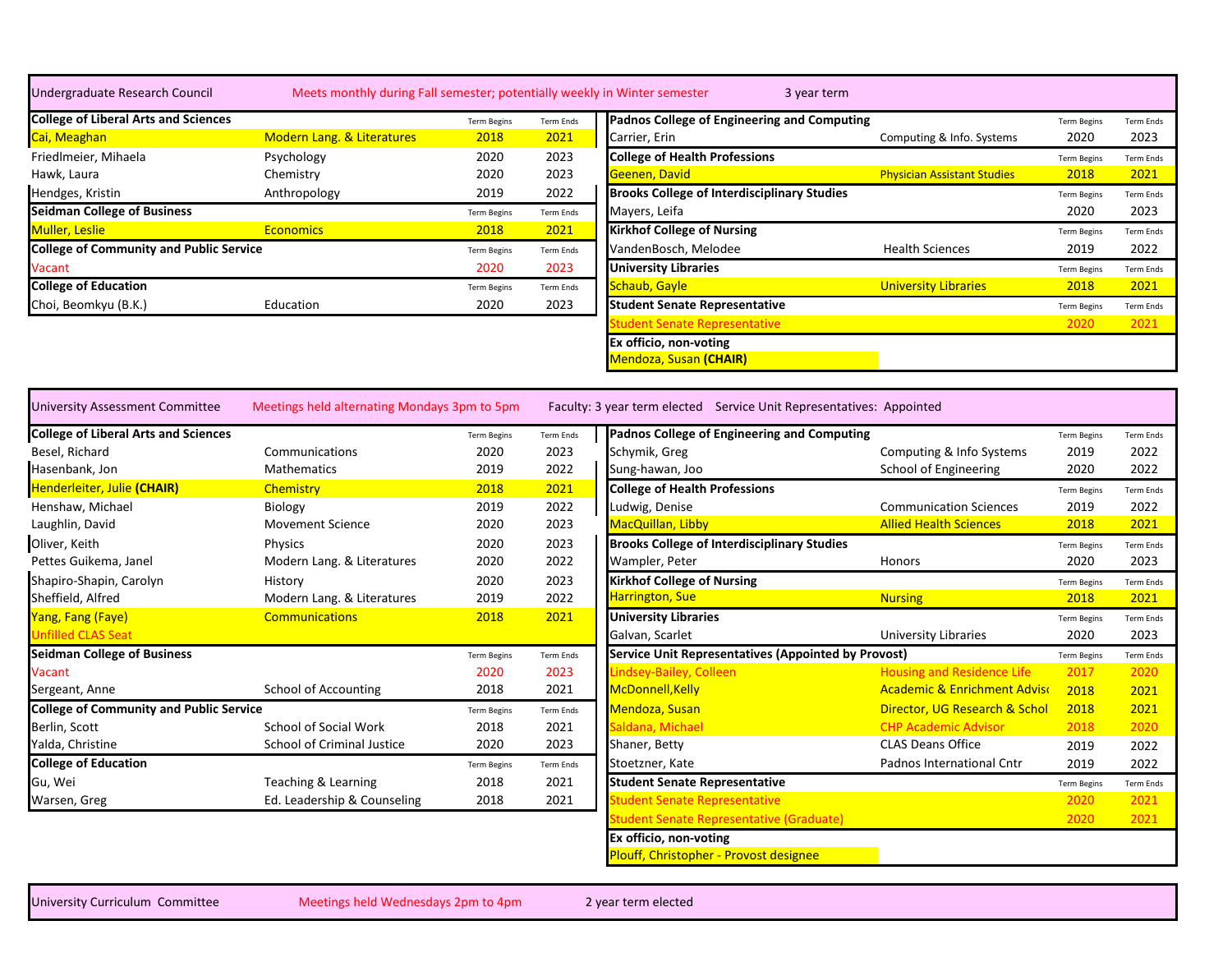| <b>College of Liberal Arts and Sciences</b>    |                                  | <b>Term Begins</b> | Term Ends | Padnos College of Engineering and Computing        |                                    | <b>Term Begins</b> | Term Ends        |
|------------------------------------------------|----------------------------------|--------------------|-----------|----------------------------------------------------|------------------------------------|--------------------|------------------|
| <b>Baxter, Aaron</b>                           | <b>Biomedical Sciences</b>       | 2019               | 2021      | Corneal, Lindsay                                   | <b>School of Engineering</b>       | 2019               | 2021             |
| <b>Burg, Martin (CHAIR)</b>                    | <b>Biomedical Sciences</b>       | 2019               | 2021      | <b>College of Health Professions</b>               |                                    | <b>Term Begins</b> | Term Ends        |
| Cho, Sookkyung                                 | Music, Theatre, & Dance          | 2020               | 2022      | Hoogenboom, Barb                                   | <b>Physcial Therapy Department</b> | 2020               | 2023             |
| Evans, Dawn                                    | <b>English</b>                   | 2019               | 2021      | <b>Brooks College of Interdisciplinary Studies</b> |                                    | <b>Term Begins</b> | Term Ends        |
| Pestana, Mark                                  | Philosophy                       | 2020               | 2022      | Flemming, Tracy                                    | <b>Liberal Studies</b>             | 2020               | 2023             |
| Schlicker, Steven                              | <b>Mathematics</b>               | 2020               | 2021      | <b>Kirkhof College of Nursing</b>                  |                                    | <b>Term Begins</b> | <b>Term Ends</b> |
| Yu, Paul                                       | <b>Mathematics</b>               | 2019               | 2021      | <b>Terry, Geraldine</b>                            | <b>Nursing</b>                     | 2019               | 2021             |
| <b>Seidman College of Business</b>             |                                  | <b>Term Begins</b> | Term Ends | <b>University Libraries</b>                        |                                    | <b>Term Begins</b> | Term Ends        |
| Edwards, Susan                                 | Finance                          | 2020               | 2022      | Cadena, Cara                                       | University Libraries               | 2020               | 2023             |
| <b>College of Community and Public Service</b> |                                  | <b>Term Begins</b> | Term Ends | <b>Student Senate Representative</b>               |                                    | <b>Term Begins</b> | <b>Term Ends</b> |
| Villarreal, Melissa                            | <b>School of Social Work</b>     | 2019               | 2021      | tudent Senate Representative                       |                                    | 2020               | 2021             |
| <b>College of Education</b>                    |                                  | <b>Term Begins</b> | Term Ends | <b>Ex officio, non-voting</b>                      |                                    |                    |                  |
| Diarrassouba, Nagnon                           | <b>Literacy &amp; Technology</b> | 2019               | 2021      | Schendel, Ellen                                    | <b>Provost designee</b>            |                    |                  |

| University Libraries Advisory Committee        | Meets twice each semester |                    | 3 year term elected |                                                    |                                                                   |                    |                  |
|------------------------------------------------|---------------------------|--------------------|---------------------|----------------------------------------------------|-------------------------------------------------------------------|--------------------|------------------|
| <b>College of Liberal Arts and Sciences</b>    |                           | <b>Term Begins</b> | <b>Term Ends</b>    |                                                    | Padnos College of Engineering and Computing<br><b>Term Begins</b> |                    | Term Ends        |
| Anderson, Rachel                               | English                   | 2019               | 2022                | Jiao, Lihong (Heidi)                               | School of Engineering                                             | 2019               | 2022             |
| Arnold, Elizabeth                              | Anthropology              | 2020               | 2023                | <b>College of Health Professions</b>               |                                                                   | <b>Term Begins</b> | <b>Term Ends</b> |
| O'Neil, Sean                                   | History                   | 2020               | 2023                | Sunden, Susan                                      | <b>Therapeutic Recreation</b>                                     | 2019               | 2022             |
| Peterson, Bethany                              | <b>Writing</b>            | 2018               | 2021                | <b>Brooks College of Interdisciplinary Studies</b> |                                                                   | <b>Term Begins</b> | <b>Term Ends</b> |
| <b>Seidman College of Business</b>             |                           | <b>Term Begins</b> | Term Ends           | Hussain, Azfar                                     | <b>Liberal Studies</b>                                            | 2019               | 2022             |
| Pope, Jennifer                                 | Marketing                 | 2019               | 2022                | <b>Kirkhof College of Nursing</b>                  |                                                                   | <b>Term Begins</b> | <b>Term Ends</b> |
| <b>College of Community and Public Service</b> |                           | <b>Term Begins</b> | Term Ends           |                                                    | <b>Nursing</b>                                                    | 2020               | 2023             |
| Highbea, Raymond                               | <b>SPNHA</b>              | 2018               | 2021                | <b>University Libraries</b>                        |                                                                   | <b>Term Begins</b> | <b>Term Ends</b> |
| <b>College of Education</b>                    |                           | <b>Term Begins</b> | <b>Term Ends</b>    | Benefiel, Annie                                    | University Libraries                                              | 2019               | 2022             |
| Klee, Sherie                                   | Literacy & Technology     | 2020               | 2023                | <b>Ex officio, non-voting</b>                      |                                                                   |                    |                  |
|                                                |                           |                    |                     |                                                    |                                                                   |                    |                  |

| <b>Writing Skills Committee</b>                | Meets monthly during the academic year | 3 year term        |                  |                                                    |                                         |                    |                  |
|------------------------------------------------|----------------------------------------|--------------------|------------------|----------------------------------------------------|-----------------------------------------|--------------------|------------------|
| <b>College of Liberal Arts and Sciences</b>    |                                        | <b>Term Begins</b> | <b>Term Ends</b> | Padnos College of Engineering and Computing        |                                         | <b>Term Begins</b> | <b>Term Ends</b> |
| Ellis, Lindsay (sub. F'20/W'21 S. Johnson)     | English                                | 2019               | 2022             | Krauss, Ryan                                       | <b>School of Engineering</b>            | 2018               | 2021             |
| Flandreau, Elizabeth                           | Psychology                             | 2020               | 2023             | <b>College of Health Professions</b>               |                                         | <b>Term Begins</b> | <b>Term Ends</b> |
| Gansen, Elizabeth                              | <b>Modern Lang. &amp; Literatures</b>  | 2018               | 2021             | <b>Rankinen, Wil</b>                               | <b>Communication Science</b>            | 2018               | 2021             |
| <b>Harvey, Eric</b>                            | <b>Communications</b>                  | 2018               | 2021             | <b>Brooks College of Interdisciplinary Studies</b> |                                         | <b>Term Begins</b> | <b>Term Ends</b> |
| <b>Seidman College of Business</b>             |                                        | <b>Term Begins</b> | Term Ends        | Ramos, Santos                                      | Liberal Studies                         | 2019               | 2022             |
| Patro, Sukesh                                  | Finance                                | 2020               | 2023             | <b>Kirkhof College of Nursing</b>                  |                                         | <b>Term Begins</b> | <b>Term Ends</b> |
| <b>College of Community and Public Service</b> |                                        | <b>Term Begins</b> | Term Ends        | Irod, Genevieve                                    | <b>Nursing</b>                          | 2017               | 2020             |
| Johnson, Brian                                 | School of Criminal Justice             | 2019               | 2022             | <b>University Libraries</b>                        |                                         | <b>Term Begins</b> | <b>Term Ends</b> |
| <b>College of Education</b>                    |                                        | <b>Term Begins</b> | Term Ends        | McClure, Hazel                                     | University Libraries                    | 2020               | 2023             |
| Smith, Cindi                                   | <b>Educational Leadership</b>          | 2020               | 2023             | <b>Student Representative</b>                      |                                         |                    |                  |
|                                                |                                        |                    |                  | student Senate Representative                      |                                         | 2020               | 2021             |
|                                                |                                        |                    |                  | <b>Ex Officio, non-voting</b>                      |                                         |                    |                  |
|                                                |                                        |                    |                  | <b>Ellis, Lindsay (CHAIR)</b>                      | Director, Writing Across the Curriculum |                    |                  |
|                                                |                                        |                    |                  | Johnson, Patrick                                   | <b>Director, Writing Center</b>         |                    |                  |

| Ex Officio, non-voting |                                         |
|------------------------|-----------------------------------------|
| Ellis, Lindsay (CHAIR) | Director, Writing Across the Curriculum |
| Johnson. Patrick       | <b>Director, Writing Center</b>         |
|                        |                                         |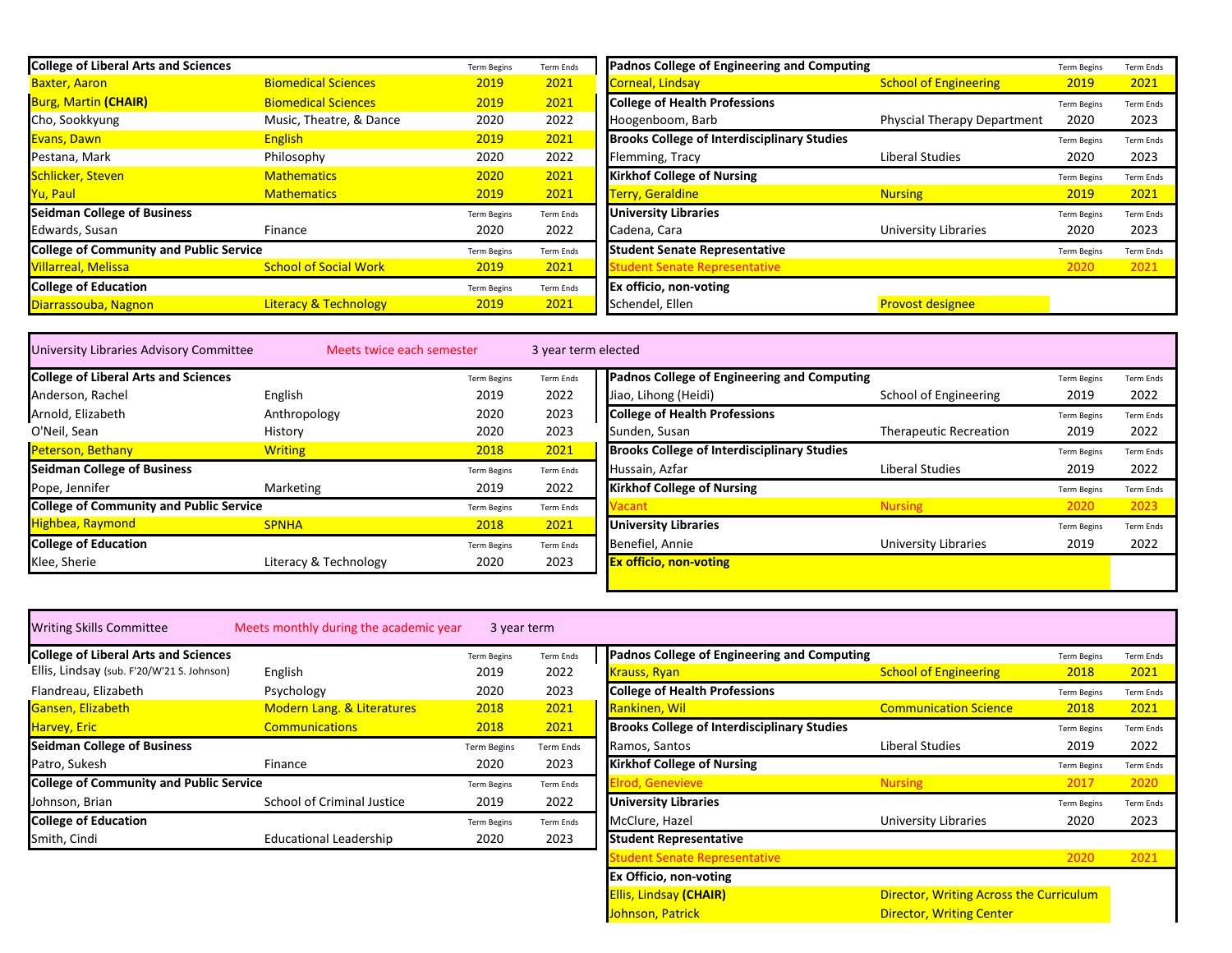**Stolley, Amy Director, First Year Writing Stolley, Amy Director, First Year Writing** 

| Administrative University Committees - members appointed and/or are members based on title |           |                 |                                          |                                        |  |  |  |  |  |  |
|--------------------------------------------------------------------------------------------|-----------|-----------------|------------------------------------------|----------------------------------------|--|--|--|--|--|--|
| <b>Academic Review Committee</b><br>[Membership as of May 20, 2020]                        |           |                 |                                          |                                        |  |  |  |  |  |  |
| <b>Term Begins</b>                                                                         | Term Ends |                 |                                          |                                        |  |  |  |  |  |  |
| 2020                                                                                       | 2023      | Messner, Mike   | Dir. Adv. Res. & Spec. Prgms             | Permanent member                       |  |  |  |  |  |  |
| 2020                                                                                       | 2023      | Wells, Pam      | <b>Interim Assoc. VP &amp; Registrar</b> | Permanent member                       |  |  |  |  |  |  |
| 2019                                                                                       | 2022      | Benet, Suzeanne | <b>AVP for Acad. Affairs</b>             | Permanent member                       |  |  |  |  |  |  |
| 2020                                                                                       | 2022      |                 |                                          |                                        |  |  |  |  |  |  |
| 2020                                                                                       | 2022      |                 |                                          |                                        |  |  |  |  |  |  |
|                                                                                            |           |                 |                                          | <b>Appointed Members (Not Faculty)</b> |  |  |  |  |  |  |

| <b>Provost's Advisory Committee</b> | Convened as needed. Faculty jointly selected by ECS and Provost | One Representative from each College and University Libraries |
|-------------------------------------|-----------------------------------------------------------------|---------------------------------------------------------------|
| Representative from CLAS            |                                                                 | Representative from PCEC                                      |
| Representative from SCB             |                                                                 | Representative from CHP                                       |
| Representative from CCPS            |                                                                 | Representative from BCOIS                                     |
| Representative from COE             |                                                                 | Representative from KCON                                      |
|                                     |                                                                 | Representative from UniLib                                    |

| <b>Student Media Advisory Board</b>    | (3-year term for faculty; 2 -year term community members; 1 year term students) |                    |           |                                             |                             |                          |  |  |  |  |  |
|----------------------------------------|---------------------------------------------------------------------------------|--------------------|-----------|---------------------------------------------|-----------------------------|--------------------------|--|--|--|--|--|
| <b>Appointed Members (Not Faculty)</b> |                                                                                 | <b>Term Begins</b> | Term Ends | <b>Faculty Members appointed by Provost</b> |                             | Term Begins<br>Term Ends |  |  |  |  |  |
| Stoll, Bob (Chair)                     | Associate Dean for Student Life                                                 |                    |           | <b>Needed</b>                               |                             |                          |  |  |  |  |  |
| Tower, Phill (iHeart Media)            | <b>Community Representative</b>                                                 |                    |           | <b>Needed</b>                               |                             |                          |  |  |  |  |  |
| Open                                   | <b>Community Representative</b>                                                 |                    |           | Needed                                      |                             |                          |  |  |  |  |  |
| <b>Student Representatives</b>         |                                                                                 |                    |           | Needed                                      |                             | <b>TBD</b>               |  |  |  |  |  |
| <b>Student Senate Appointee</b>        |                                                                                 | 2020               | 2021      | <b>Needed</b>                               |                             |                          |  |  |  |  |  |
| <b>Student Senate Appointee</b>        |                                                                                 | 2020               | 2021      | <b>Needed</b>                               |                             |                          |  |  |  |  |  |
| <b>Student Senate Appointee</b>        |                                                                                 | 2020               | 2021      | ex-Officio Non-Voting                       |                             |                          |  |  |  |  |  |
| <b>Student Representative</b>          | <b>GVTV Staff Member</b>                                                        | 2020               | 2021      | Alcedo, Aisel                               | <b>WCKS Station Manager</b> |                          |  |  |  |  |  |
| <b>Student Representative</b>          | <b>WCKS Staff Member</b>                                                        | 2020               | 2021      | <b>Beery, Larry</b>                         | Lanthorn Faculty Advisor    |                          |  |  |  |  |  |
| <b>Student Representative</b>          | <b>Lanthorn Staff Member</b>                                                    | 2020               | 2021      | Gamble, Audra                               | Lanthorn Editor-In-Chief    |                          |  |  |  |  |  |
|                                        |                                                                                 |                    |           | O'Kelly, Len                                | <b>WCKS Faculty Advisor</b> |                          |  |  |  |  |  |
|                                        |                                                                                 |                    |           | O'Kelly, Len                                | <b>GVTV Faculty Advisor</b> |                          |  |  |  |  |  |
|                                        |                                                                                 |                    |           | <b>Rudel, Talon</b>                         | <b>GVTV Station Manager</b> |                          |  |  |  |  |  |

| University Conduct Pool                        | Meetings held as needed to address a conduct issue |                    |                  | 3 year term elected                                |                                             |                    |                  |
|------------------------------------------------|----------------------------------------------------|--------------------|------------------|----------------------------------------------------|---------------------------------------------|--------------------|------------------|
| <b>College of Liberal Arts and Sciences</b>    |                                                    | <b>Term Begins</b> | Term Ends        |                                                    | Padnos College of Engineering and Computing |                    | Term Ends        |
| Blumreich, Kathleen (sub. F'20 R. Liu)         | <b>English</b>                                     | 2018               | 2021             | Ashby, Blake                                       | <b>School of Engineering</b>                | 2018               | 2021             |
| Castelao-Lawless, Teresa                       | Philosophy                                         | 2019               | 2022             | <b>College of Health Professions</b>               |                                             | <b>Term Begins</b> | <b>Term Ends</b> |
| Paszek, Donald                                 | Psychology                                         | 2019               | 2022             | Pacey, Janna                                       | <b>Allied Health Sciences</b>               | 2019               | 2022             |
| Stabler, Scott                                 | History                                            | 2020               | 2023             | <b>Brooks College of Interdisciplinary Studies</b> |                                             | <b>Term Begins</b> | Term Ends        |
| <b>Seidman College of Business</b>             |                                                    | <b>Term Begins</b> | <b>Term Ends</b> | <b>Benson, Krista</b>                              | <b>Liberal Studies</b>                      | 2018               | 2021             |
| Fenik, Anton                                   | <b>Marketing</b>                                   | 2018               | 2021             | <b>Kirkhof College of Nursing</b>                  |                                             | <b>Term Begins</b> | Term Ends        |
| <b>College of Community and Public Service</b> |                                                    | <b>Term Begins</b> | Term Ends        | Manderscheid, Amy                                  | <b>Nursing</b>                              | 2018               | 2021             |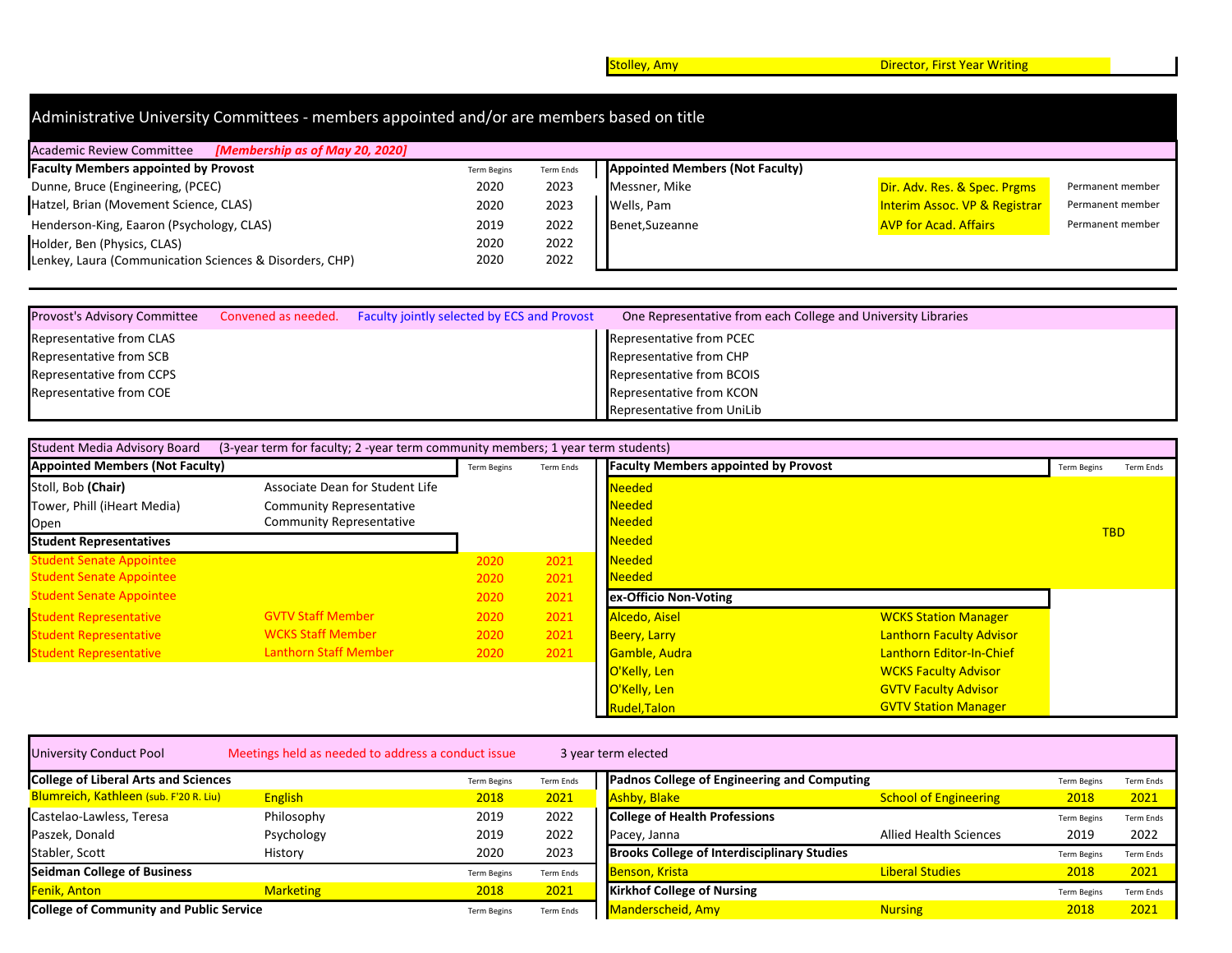| Green-Smith, Dianne            | <b>School of Social Work</b> | 2018               | 2021      | <b>University Libraries</b>                            |                                         | <b>Term Begins</b> | Term Ends |
|--------------------------------|------------------------------|--------------------|-----------|--------------------------------------------------------|-----------------------------------------|--------------------|-----------|
| <b>College of Education</b>    |                              | <b>Term Begins</b> | Term Ends | White, Anna                                            | <b>University Libraries</b>             | 2020               | 2023      |
| Carson, Susan                  | Education                    | 2019               | 2022      | ex officio, non-voting                                 |                                         |                    |           |
| <b>Student Representatives</b> |                              |                    |           | <b>Coordinator of Campus Judiciary</b>                 |                                         |                    |           |
| <b>Student</b>                 |                              |                    |           | Faculty - (Appointed by Provost from faculty-at-large) |                                         | <b>Term Begins</b> | Term Ends |
| <b>Student</b>                 |                              |                    |           | Haven, Chris                                           | Writing (CLAS)                          | 2020               | 2023      |
| <b>Student</b>                 |                              |                    |           | Keough, Lauren                                         | Mathematics (CLAS)                      | 2020               | 2023      |
| <b>Student</b>                 |                              |                    |           | Lehnert, Kevin                                         | Marketing (SCB)                         | 2019               | 2022      |
| <b>Student</b>                 |                              |                    |           | Sciarini, Michael                                      | HTM (CCPS)                              | 2019               | 2022      |
|                                |                              |                    |           | Administrative / Professional (Appointed by Provost)   |                                         | <b>Term Begins</b> | Term Ends |
|                                |                              |                    |           | Boyd, Taylor                                           | Office of the Provost                   | 2020               | 2023      |
|                                |                              |                    |           | Herman, Suzy                                           | <b>Housing</b>                          | 2018               | 2021      |
|                                |                              |                    |           | Hunter, V'Lecea                                        | <b>Enrollment Support Services</b>      | 2020               | 2023      |
|                                |                              |                    |           | Lipnicki, Steven                                       | Dean of Students Office                 | 2019               | 2022      |
|                                |                              |                    |           | Moore, Walter                                          | Athletics                               | 2020               | 2023      |
|                                |                              |                    |           | Neloms, Ryan                                           | Office of Student Life                  | 2019               | 2022      |
|                                |                              |                    |           | Rabine-Johnson, Melanie                                | <b>University Libraries</b>             | 2020               | 2021      |
|                                |                              |                    |           | Salazar, Elisa                                         | <b>Human Resources</b>                  | 2020               | 2023      |
|                                |                              |                    |           | <b>Stevens, Eric</b>                                   | <b>Office of Student Life</b>           | 2018               | 2021      |
|                                |                              |                    |           | <b>Thompkins-Jones, Relado</b>                         | <b>1&amp; E Social Justice Training</b> | 2020               | 2022      |
|                                |                              |                    |           | Veltri, Meghan                                         | <b>Career Center</b>                    | 2019               | 2021      |
|                                |                              |                    |           | <b>Wick, Marla</b>                                     | <b>LGBT Resource Center</b>             | 2019               | 2022      |

| <b>University Personnel Review Committee</b>                                     |                              |                    |                  | three-year term; staggered [ECS Chair and one representative appointed by the Provost from each College and University Library with each representative having |                              |                    |                  |
|----------------------------------------------------------------------------------|------------------------------|--------------------|------------------|----------------------------------------------------------------------------------------------------------------------------------------------------------------|------------------------------|--------------------|------------------|
| significant prior experience on an elected College/Library Personnel Committee.] |                              |                    |                  |                                                                                                                                                                |                              |                    |                  |
| <b>College of Liberal Arts and Sciences</b>                                      |                              | <b>Term Begins</b> | <b>Term Ends</b> | Padnos College of Engineering and Computing                                                                                                                    |                              | <b>Term Begins</b> | <b>Term Ends</b> |
| <b>Morison, Melissa</b>                                                          | <b>Classics</b>              | 2018               | 2021             | Jiao, Lihong (Heidi)                                                                                                                                           | <b>School of Engineering</b> | 2018               | 2021             |
| <b>Seidman College of Business</b>                                               |                              | <b>Term Begins</b> | <b>Term Ends</b> | <b>College of Health Professions</b>                                                                                                                           |                              | <b>Term Begins</b> | <b>Term Ends</b> |
| Edwards, Susan                                                                   | Finance                      | 2017               | 2023             | <b>Beasley, Jeanine</b>                                                                                                                                        | Occup. Science & Therapy     | 2018               | 2021             |
| <b>College of Community and Public Service</b>                                   |                              | <b>Term Begins</b> | Term Ends        | <b>Brooks College of Interdisciplinary Studies</b>                                                                                                             |                              | <b>Term Begins</b> | <b>Term Ends</b> |
| Berlin, Scott                                                                    | School of Social Worrk       | 2019               | 2022             | Schaub, Mark                                                                                                                                                   | <b>BCOIS Dean</b>            | 2020               | 2021             |
| <b>College of Education</b>                                                      |                              | <b>Term Begins</b> | Term Ends        | <b>Kirkhof College of Nursing</b>                                                                                                                              |                              | <b>Term Begins</b> | <b>Term Ends</b> |
| Bair, Mary                                                                       | Spec. Ed Foundations & Tech. | 2020               | 2023             | Schoofs, Nancy                                                                                                                                                 |                              | 2019               | 2022             |
|                                                                                  |                              |                    |                  | <b>University Libraries</b>                                                                                                                                    |                              | <b>Term Begins</b> | <b>Term Ends</b> |
|                                                                                  |                              |                    |                  | Frigo, Emily                                                                                                                                                   | University Libraries         | 2019               | 2022             |
|                                                                                  |                              |                    |                  | ex officio                                                                                                                                                     |                              |                    |                  |
|                                                                                  |                              |                    |                  | Cimitile, Maria - Chair                                                                                                                                        | Provost                      |                    |                  |
|                                                                                  |                              |                    |                  | Aboufadel, Ed                                                                                                                                                  | Associate Vice President     |                    |                  |
|                                                                                  |                              |                    |                  | <b>Butcher, Tom</b>                                                                                                                                            | <b>University Counsel</b>    |                    |                  |
|                                                                                  |                              |                    |                  | Ngassa, Felix                                                                                                                                                  | <b>ECS/UAS Chair</b>         |                    |                  |

| University Sabbatical Review Committee         |                    |                  |                                                    |                    |           |
|------------------------------------------------|--------------------|------------------|----------------------------------------------------|--------------------|-----------|
| <b>College of Liberal Arts and Sciences</b>    | <b>Term Begins</b> | <b>Term Ends</b> | <b>Padnos College of Engineering and Computing</b> | Term Begins        | Term Ends |
| Biros, Shannon                                 |                    |                  | Ferguson, Roger                                    |                    |           |
| <b>Seidman College of Business</b>             | <b>Term Begins</b> | <b>Term Ends</b> | <b>College of Health Professions</b>               | Term Begins        | Term Ends |
| Willey, Tom                                    |                    |                  | Nelson, Lily                                       |                    |           |
| <b>College of Community and Public Service</b> | <b>Term Begins</b> | <b>Term Ends</b> | <b>Brooks College of Interdisciplinary Studies</b> | <b>Term Begins</b> | Term Ends |